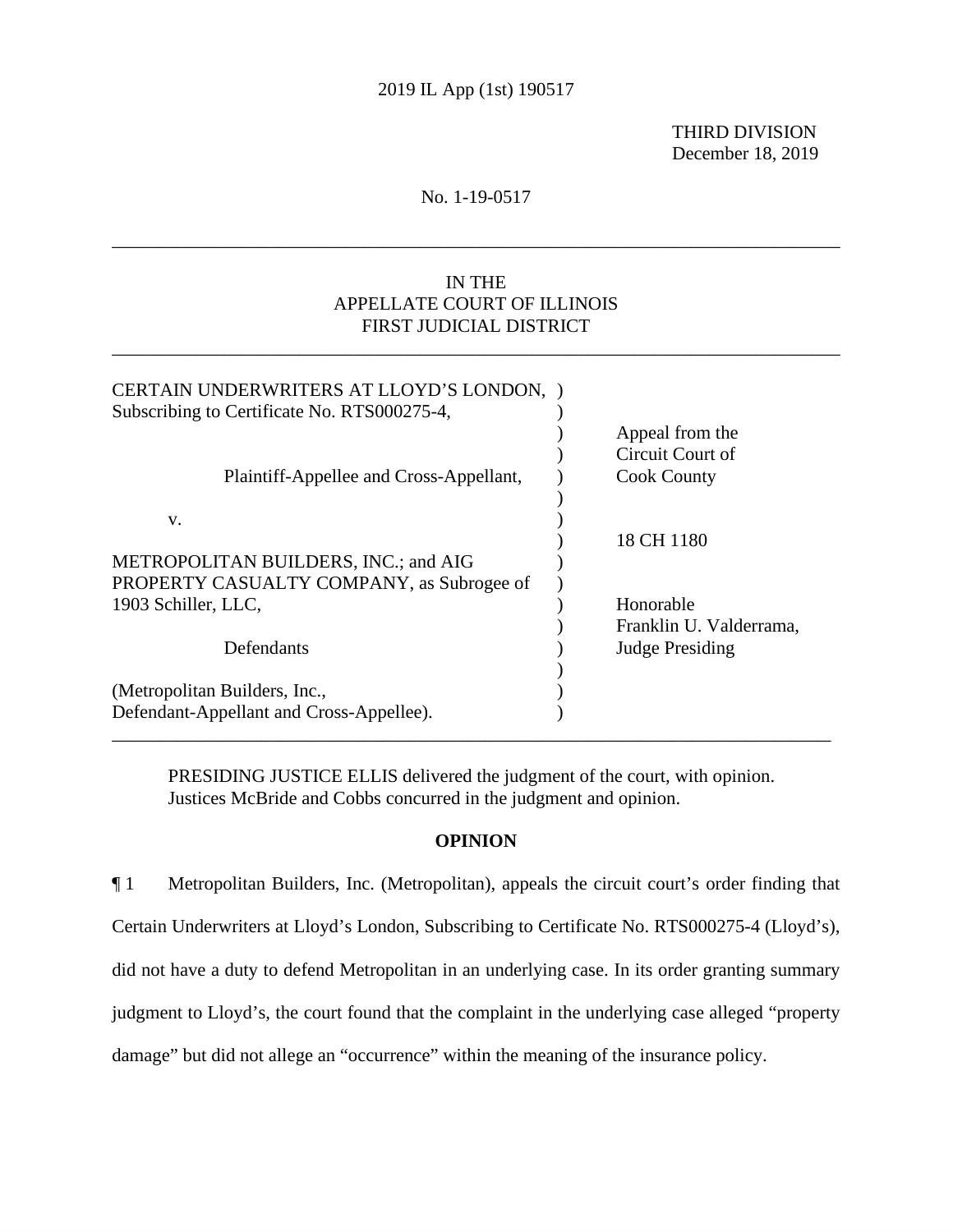¶ 2 We hold that the underlying complaint alleged both an "occurrence" and "property damage" under the policy. Metropolitan was thus entitled to a defense from Lloyd's of the underlying lawsuit. We reverse the trial court's judgment and remand for further proceedings.

¶ 3 BACKGROUND

### ¶ 4 A. General Facts

 ¶ 5 Metropolitan was hired as the general contractor for a construction job on property in Chicago. During the construction, a wall adjoining two structures collapsed. The amount of structural damage ultimately led the City of Chicago (the City) to declare the structures unsafe and demolish them.

¶ 6 The owner of the building turned to its insurer, AIG Property Casualty Company (AIG), for indemnification and reimbursement for the damages it suffered. AIG paid the owner "a sum of over \$[1,802,479.88](https://1,802,479.88) for repairs, demolition, construction, and other associated expenses arising from" the collapse.

**The Underlying Complaint in that action (the Underlying Complaint).**<br> **B. The Underlying Complaint** ¶ 7 AIG then invoked its rights of subrogation and filed suit against Metropolitan, the general contractor on the construction job (the Underlying Case). We draw our more detailed facts below

 ¶ 9 Metropolitan was hired as the general contractor for "construction, renovation, demolition, and/or other related activities" at contiguous properties on the 1900 block of West Schiller Street in Chicago—the 1907 Property, 1909 Property, and 1911 Property (collectively, the Properties).

¶ 10 As of October 2016, Metropolitan had obtained a permit from the City to perform construction activity to convert the 1909 and 1911 Properties into single-family dwellings. But as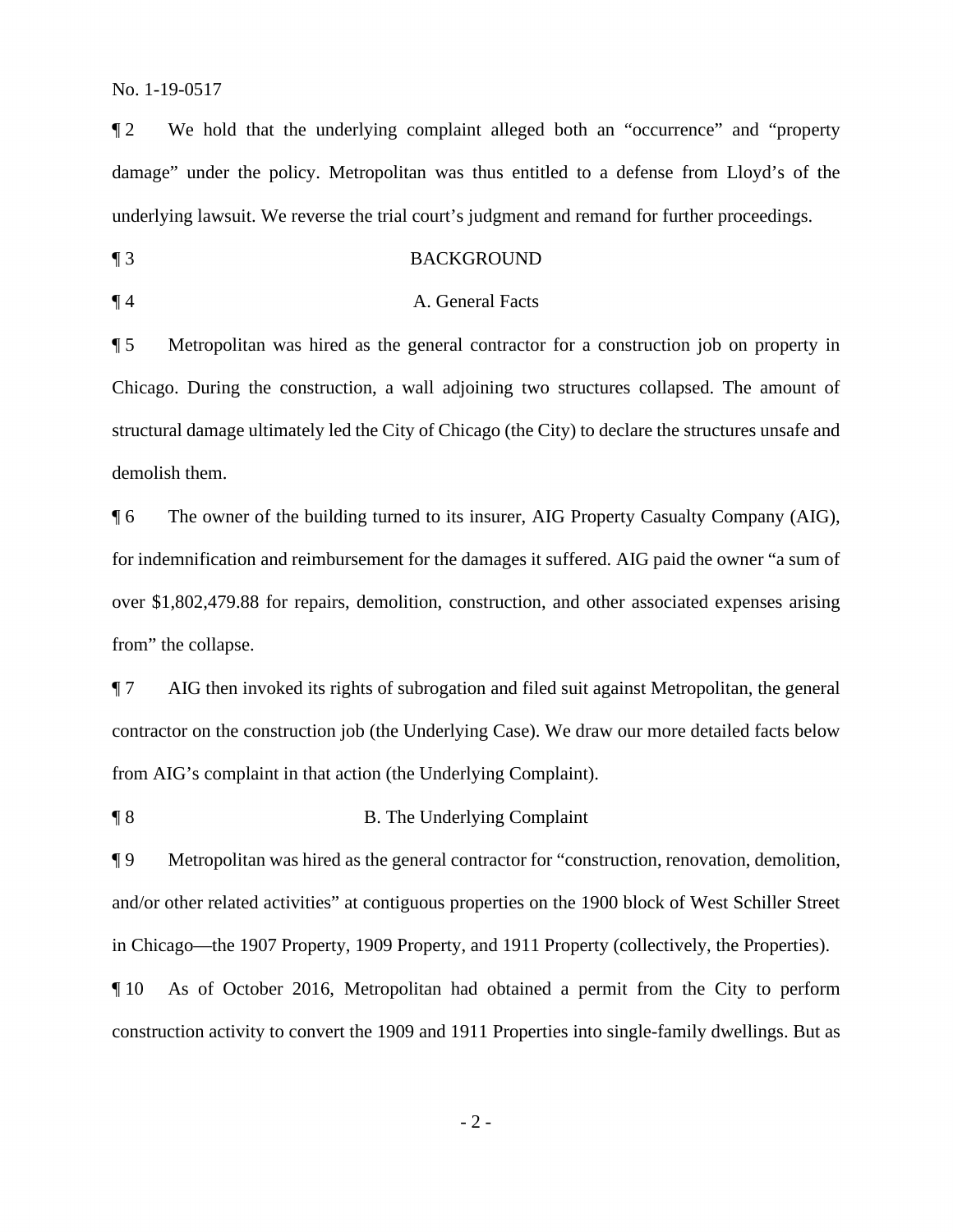of that time, the City had not given Metropolitan a permit to perform construction activity of any kind on the 1907 Property.

¶ 11 In October 2016, the structures on the 1907 Property and 1909 Property collapsed. We do not know a great deal about how this collapse occurred. The allegations are that Metropolitan had "constructed a new wooden framing building and removed portions of the stairway within [the 1907 Property], without the authorization of a permit, in addition to altering the structural integrity and lower level supports of [the 1907 and 1909 Properties]."

 not conducting work." The existing structures on the Properties were later deemed unsafe and demolished by the City. ¶ 12 In any event, the entire existing structures at the 1907 and 1909 Properties collapsed. The collapse caused significant damage to the Properties, "including in areas where [Metropolitan] was

 claims, against Metropolitan. The various tort claims each alleged that, "[a]s a result of the damage to [its] real and personal property." **The Underlying Complaint alleged warranty and contract claims, as well as various tort** aforementioned negligence, [the property owner] suffered losses including, but not limited to,

14 C. The Declaratory Judgment Action Before This Court

¶ 15 Metropolitan tendered defense of the Underlying Case to its insurer, Lloyd's. Lloyd's denied coverage and filed this declaratory judgment action, seeking a declaration that it owed no duty to defend Metropolitan. In its motion for summary judgment, Lloyd's argued that, while its insurance policy with Metropolitan required Lloyd's to defend Metropolitan for claims of liability resulting from "property damage" caused by an "occurrence," the allegations of the Underlying Complaint alleged *neither* "property damage" nor an "occurrence."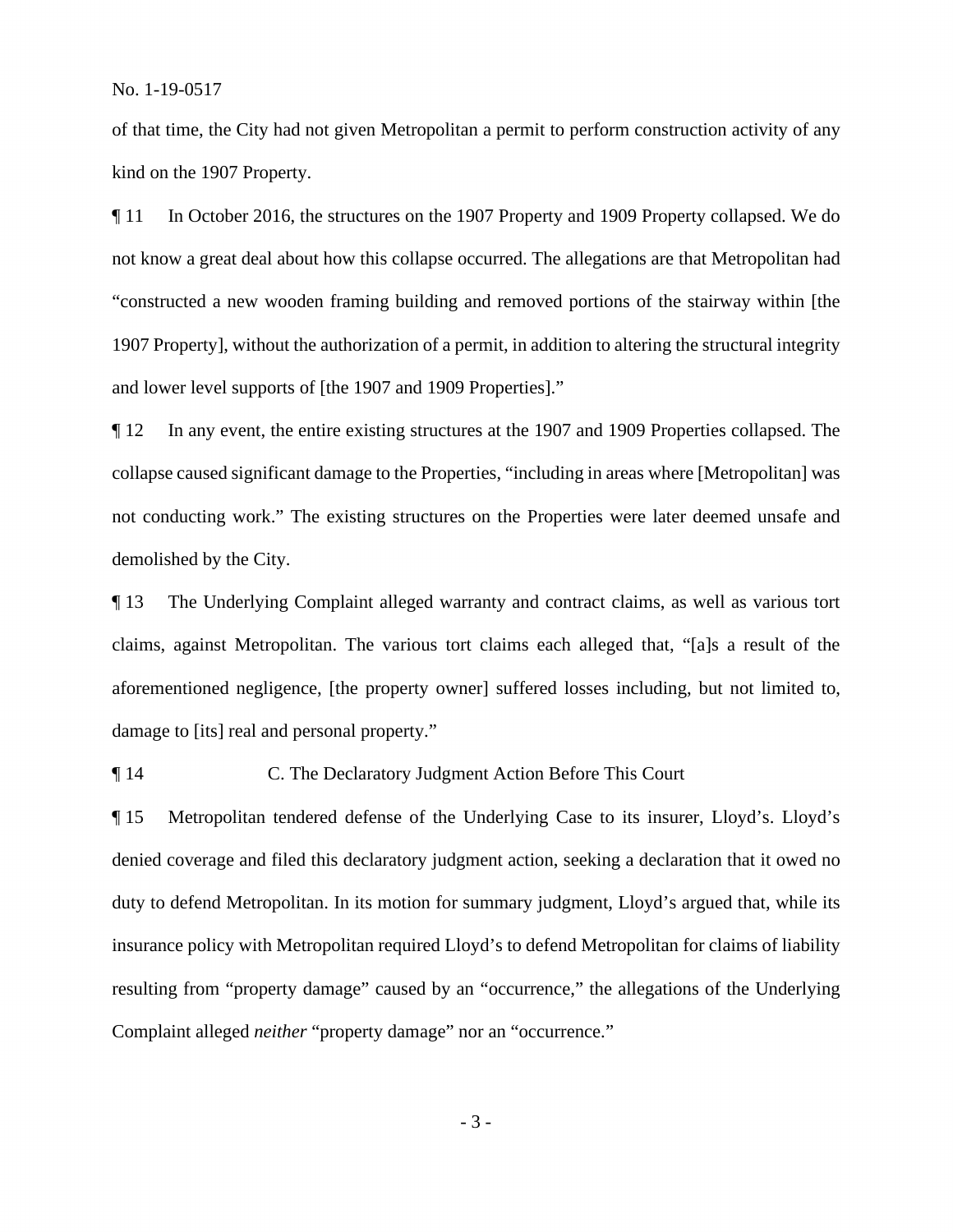¶ 16 The trial court disagreed in part with Lloyd's, ruling that the Underlying Complaint adequately alleged "property damage." But the court agreed that the Underlying Complaint failed to allege an "occurrence" as defined by the insurance policy and thus entered summary judgment in favor of Lloyd's.

¶ 17 Metropolitan appeals, claiming that summary judgment for Lloyd's was inappropriate, as the Underlying Complaint alleged an "occurrence" as well as "property damage." Lloyd's not only urges affirmance on the basis that the trial court's ruling on the definition of "occurrence" was correct, but it also has cross-appealed as a backstop, arguing that summary judgment could be affirmed for the additional reason (contrary to the trial court's ruling) that the Underlying Complaint did not allege "property damage," either.

¶ 18 JURISDICTION

¶ 19 Our mention of the cross-appeal filed by Lloyd's leads us to a jurisdictional matter that we have an independent duty to address, even if the parties do not. See *Lakeshore Center Holdings, LLC v. LHC Loan, LLC*, 2019 IL App (1st) 180576, ¶ 9.

¶ 20 Lloyd's cross-appeals from the trial court's ruling that the Underlying Complaint alleged "property damage." That cross-appeal is improper, because Lloyd's received all the relief it sought below—a grant of summary judgment in its favor. A party granted summary judgment may not appeal that order. *Chicago Tribune v. College of Du Page*, 2017 IL App (2d) 160274, ¶ 28 ("Where the circuit court grants summary judgment in favor of a party, that party cannot file a cross-appeal to seek relief from the summary judgment order.").

 suspenders approach. In the event we disagreed with the trial court's stated reason for finding no duty to defend—the lack of any allegation of an "occurrence"—Lloyd's would have us affirm on ¶ 21 We understand that Lloyd's is cross-appealing out an abundance of caution, a belt-and-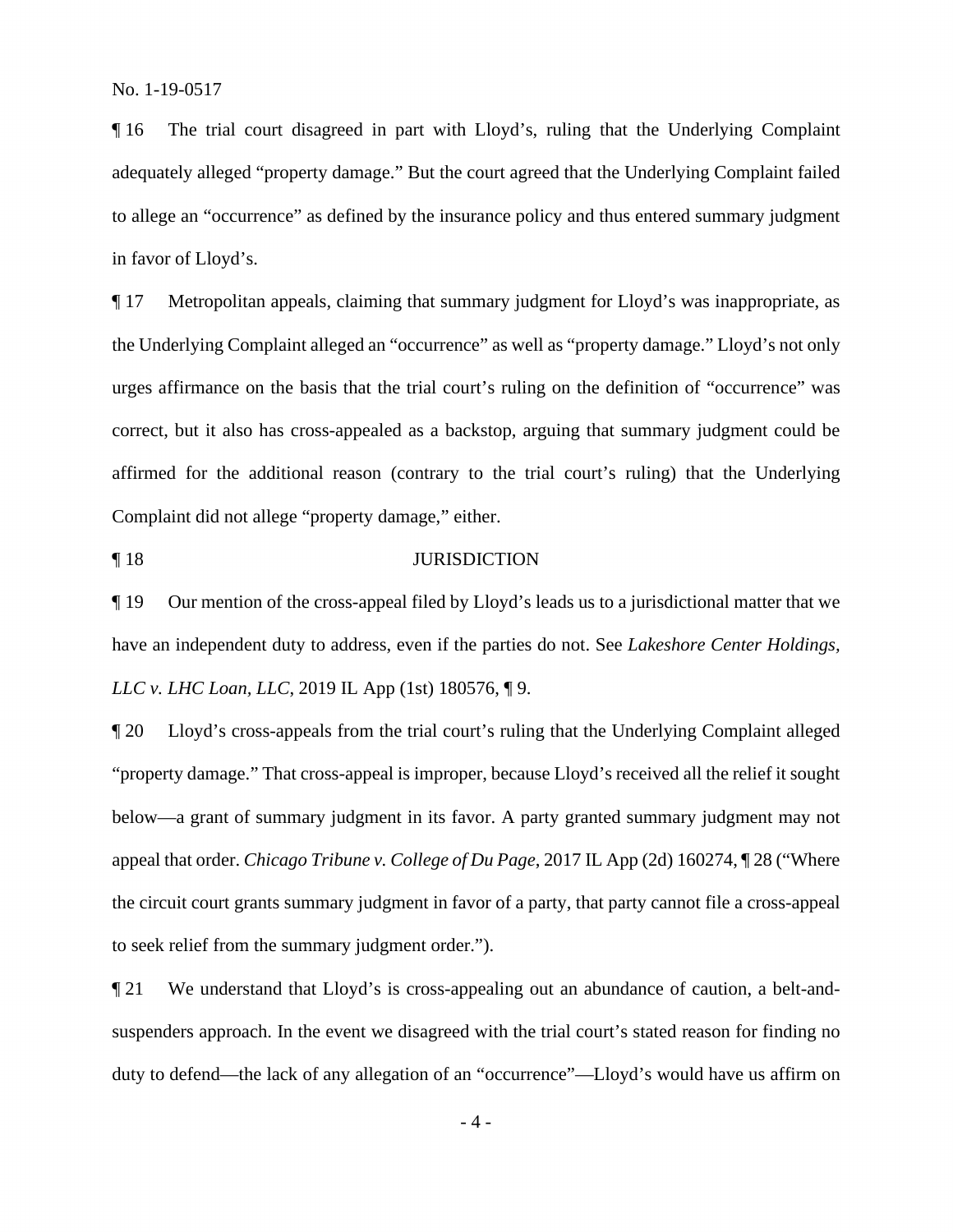the secondary ground that no "property damage" was alleged, even though the trial court ruled otherwise on that question.

¶ 22 Still, the avenue of a cross-appeal is improper. " 'It is fundamental that the forum of courts of appeal should not be afforded to successful parties who may not agree with the reasons, conclusion or findings below.' " *Material Service Corp. v. Department of Revenue*, 98 Ill. 2d 382, 386 (1983) (quoting *Illinois Bell Telephone Co. v. Illinois Commerce Commission*, 414 Ill. 275, 282–83 (1953)). We must dismiss the cross-appeal.

¶ 23 But this is a pyrrhic defeat only, as Lloyd's remains free to argue that the trial court's order should be affirmed based on the definition of "property damage" as well as "occurrence." We may affirm the judgment of the trial court on any basis in the record, regardless of whether it was the trial court's stated reason. *Material Service Corp.*, 98 Ill. 2d at 387. Indeed, that's precisely why a cross-appeal is both improper and unnecessary—because the appellee may raise this additional basis for affirmance on direct appeal. *Id*.; *Chicago Tribune*, 2017 IL App (2d) 160274, ¶ 28.

¶ 24 So the cross-appeal is dismissed, but we will consider the arguments of Lloyd's regarding the definition of "property damage" as an additional basis for affirmance, if necessary.

### ¶ 25 ANALYSIS

¶ 26 Summary judgment is appropriate when "the pleadings, depositions, and admissions on file, together with the affidavits, if any, show that there is no genuine issue as to any material fact and that the moving party is entitled to a judgment as a matter of law." 735 ILCS 5/2-1005(c) (West 2018). We review an order granting summary judgment *de novo*. *Milwaukee Mutual Insurance Co. v. J.P. Larsen, Inc.*, 2011 IL App (1st) 101316, ¶ 7.

¶ 27 Generally, in determining an insurer's duty to defend an insured in an underlying suit, we compare the allegations in the underlying complaint against the relevant policy language. *Pekin*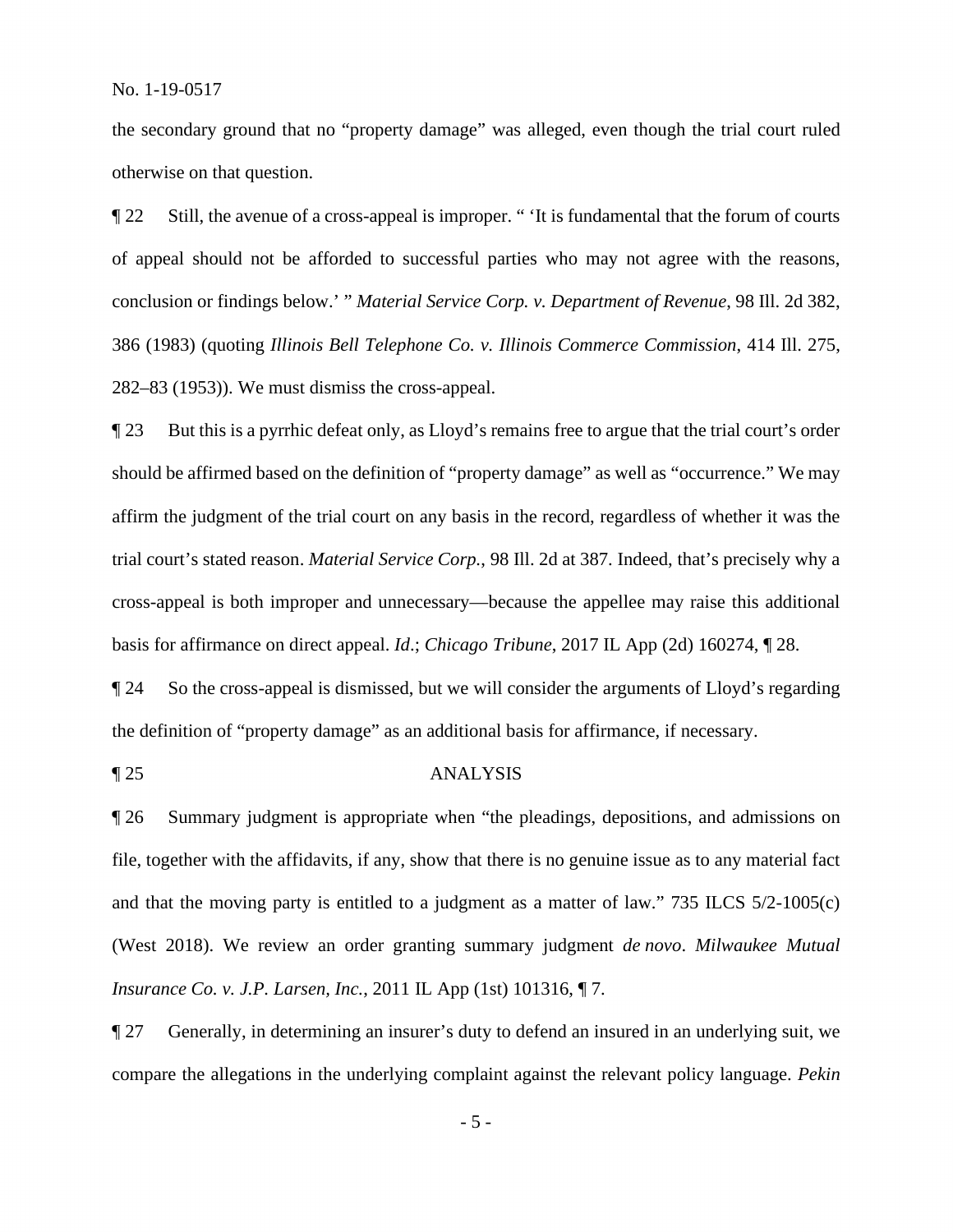*Insurance Co. v. Centex Homes, 2017 IL App (1st) 153601,* 134. An insurer has a duty to defend "[i]f the underlying complaints allege facts within or *potentially* within policy coverage." (Emphasis in original.) *United States Fidelity & Guaranty Co. v. Wilkin Insulation Co.*, 144 Ill. 2d 64, 73 (1991). This duty arises "even if the allegations are groundless, false, or fraudulent." *Id.* 

¶ 28 We liberally construe the underlying complaint and policy in favor of the insured. *Id.* at 74. " 'The question of coverage should not hinge on the draftsmanship skills or whims of the plaintiff in the underlying action.' " *Illinois Emcasco Insurance Co. v. Northwestern National Casualty Co.*, 337 Ill. App. 3d 356, 361 (2003) (quoting *International Insurance Co. v. Rollprint Packaging Products, Inc.*, 312 Ill. App. 3d 998, 1007 (2000)). The threshold an underlying complaint must meet to trigger the duty to defend is low. *State Farm Fire & Casualty Co. v. Tillerson*, 334 Ill. App. 3d 404, 408 (2002); *Bituminous Casualty Corp. v. Gust K. Newberg Construction Co.*, 218 Ill. App. 3d 956, 960 (1991) ("minimal"). An insurer must defend an action "unless it is clear from the face of the underlying complaints that the allegations fail to state facts which bring the case within, or *potentially* within, the policy's coverage." (Emphasis in original.) *Wilkin*, 144 Ill. 2d at 73.

¶ 29 We must decide both whether the Underlying Complaint alleged "property damage" within the meaning of the policy, and whether the Underlying Complaint properly alleged that this property damage was caused by an "occurrence" as defined by the policy. If the answer to both of those questions is yes, Metropolitan is entitled to a defense under the policy. If either answer is no, Metropolitan is not, and summary judgment was properly entered in favor of Lloyd's.

 $\blacksquare$  30 I

¶ 31 Before we dive into an analysis of the individual terms and phrases, we start with some general observations. Metropolitan had a commercial general liability (CGL) policy with Lloyd's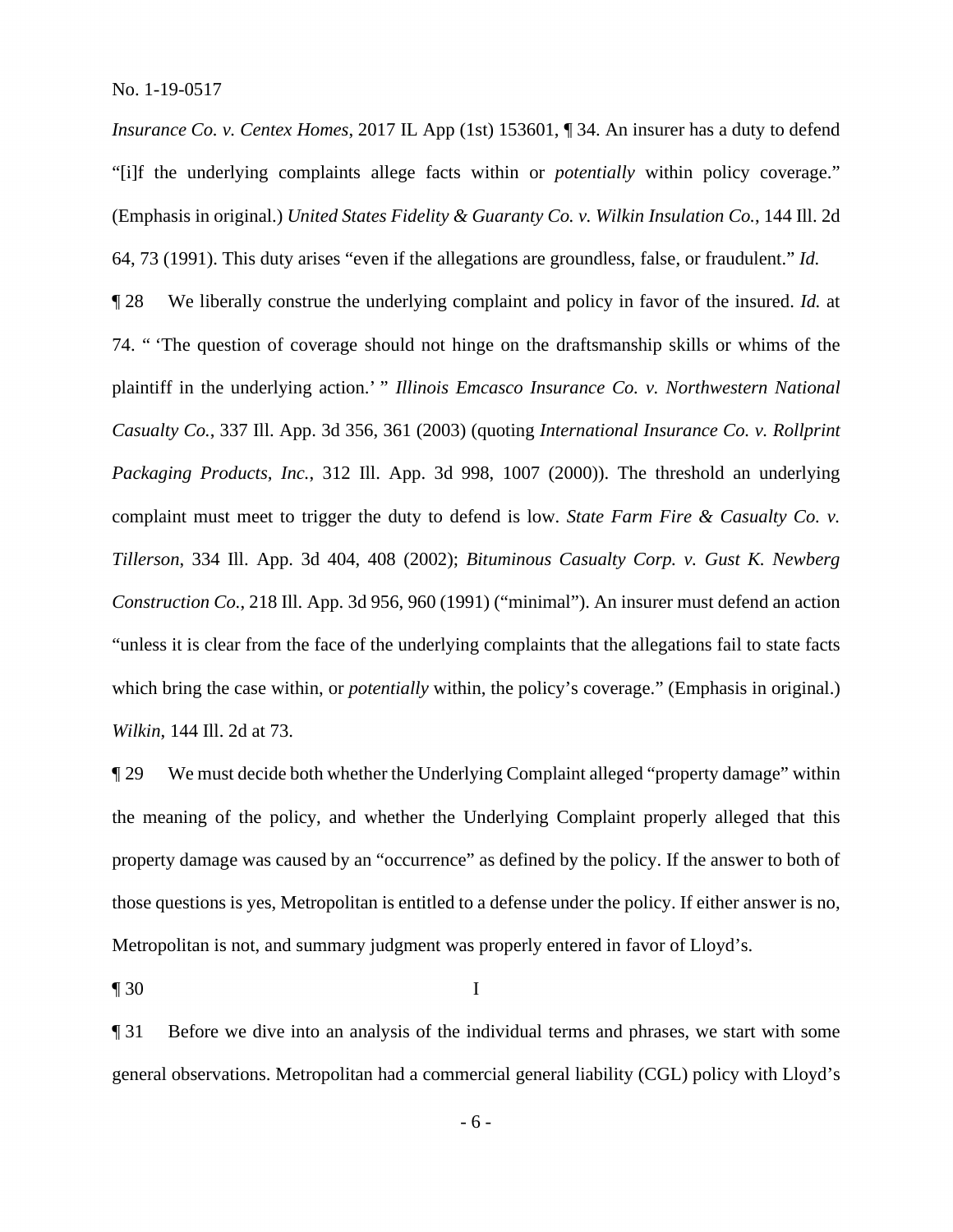that, in pertinent part, insured Metropolitan for liability resulting from " 'property damage' [that] is caused by an 'occurrence.' " The relevant questions here are the meanings of "occurrence" and "property damage."

 ¶ 32 We have had many occasions to interpret CGL policies in the context of underlying lawsuits against construction contractors, most of which policies contained identical or nearly identical definitions of "occurrence" and "property damage" as here. And as we will see below, much of our analysis in those cases has been driven less by literal textual construction and more by considering the overall purpose of CGL policies.

¶ 33 Indeed, in some cases, we have not even bothered to isolate the two definitions, instead considering them collectively as one phrase ("property damage caused by an occurrence") and determining whether the damages alleged against the contractor in the underlying lawsuit fit within or outside the purpose of CGL policies. See, *e.g.*, *Acuity Insurance Co. v. 950 West Huron Condominium Ass'n*, 2019 IL App (1st) 180743, ¶¶ 29-44. And even when the two definitions are isolated, some courts have used the same reasoning for determining whether an "occurrence" was pleaded as other courts did in determining whether "property damage" was pleaded.

¶ 34 Quite obviously, then, the purpose of CGL policies is an important first consideration. So we start there, with this oft-quoted passage from our supreme court:

" '[C]omprehensive general liability policies \*\*\* are intended to protect the insured from liability for injury or damage to the persons or property of others; they are not intended to pay the costs associated with repairing or replacing the insured's defective work and products, which are purely economic losses. [Citations.] Finding coverage for the cost of replacing or repairing defective work would transform the policy into something akin to a performance bond.' " *Travelers Insurance Co. v. Eljer Manufacturing, Inc.*, 197 Ill. 2d 278,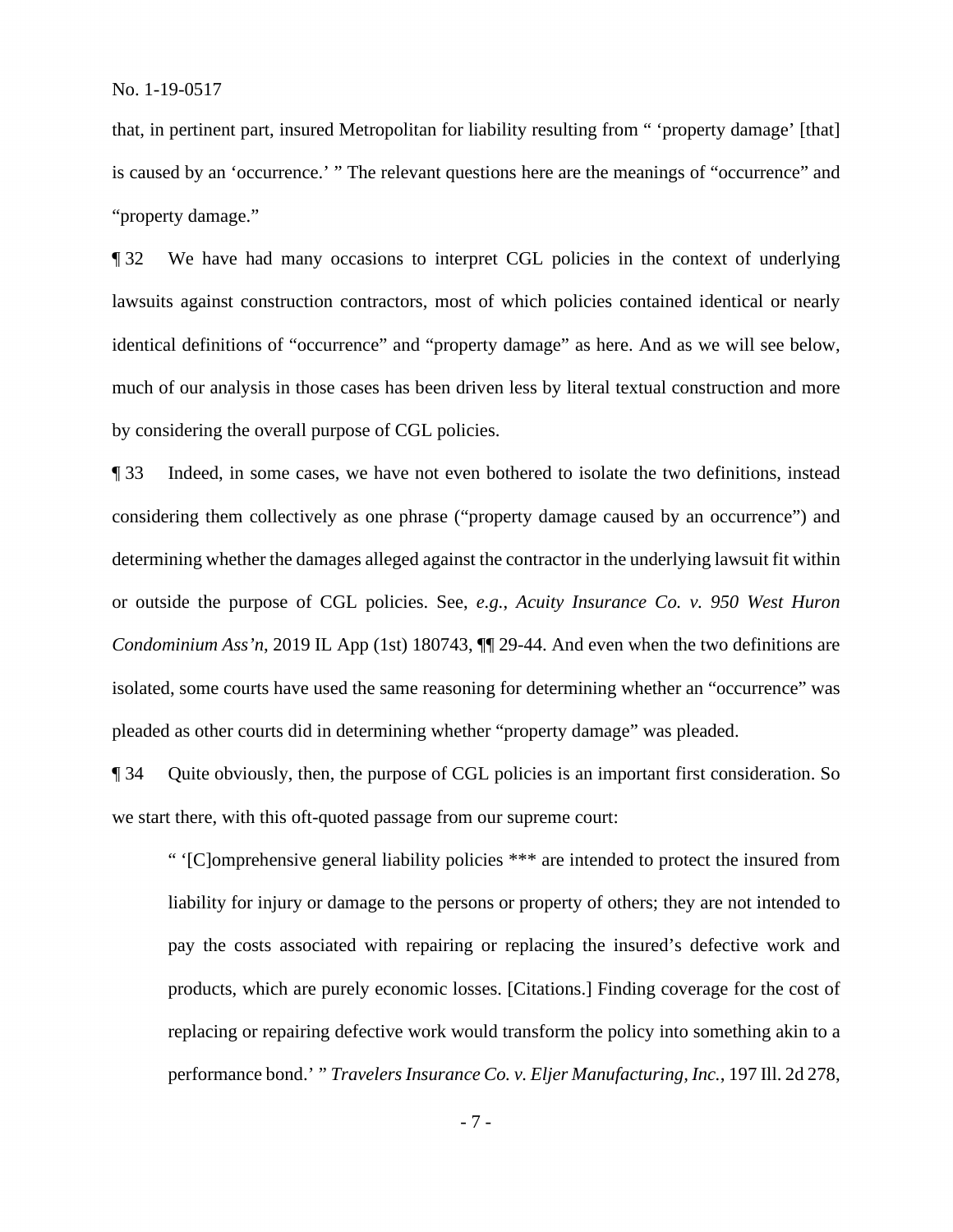314 (2001) (quoting *Qualls v. Country Mutual Insurance Co.*, 123 Ill. App. 3d 831, 833- 34 (1984)).

¶ 35 We have often emphasized the distinction above, the difference between a CGL policy and a performance bond, in the case law discussing the meanings of "occurrence" and "property damage" in CGL policies. See, *e.g.*, *Viking Construction Management, Inc. v. Liberty Mutual Insurance Co.*, 358 Ill. App. 3d 34, 55 (2005); *Tillerson*, 334 Ill. App. 3d at 410; *Stoneridge Development Co. v. Essex Insurance Co.*, 382 Ill. App. 3d 731, 752 (2008); *Monticello Insurance Co. v. Wil-Freds Construction, Inc.*, 277 Ill. App. 3d 697, 709 (1996).

 ¶ 36 Sureties offer performance bonds to the property owner to guarantee the performance of a contractor's *contractual* obligations on a construction project. See *Fisher v. Fidelity & Deposit*  manner, the property owner can sue or demand performance directly from the surety, either by surety pay any excess costs incurred by the property owner to complete the work itself. See *id.*; *Co. of Maryland*, 125 Ill. App. 3d 632, 639 (1984) ("[w]here a bond guarantees performance, the obligation of the contractor in legal effect becomes the obligation of the surety" (internal quotation marks omitted)). If the contractor fails to complete the project or performs in a substandard requiring the surety to complete the work in a timely and acceptable manner or by making the see also *Lake View Trust & Savings Bank v. Filmore Construction Co.*, 74 Ill. App. 3d 755, 758 (1979).

 ¶ 37 The difference, however, is if the surety were made to pay or perform on the performance *Stoneridge*, 382 Ill. App. 3d at 752; *Wil-Freds*, 277 Ill. App. 3d at 709. The surety on a performance bond, the surety could then sue the contractor for recovery for defective construction work. See bond, then, is not an "insurer" of the contractor in the classic sense. It guarantees the contractor's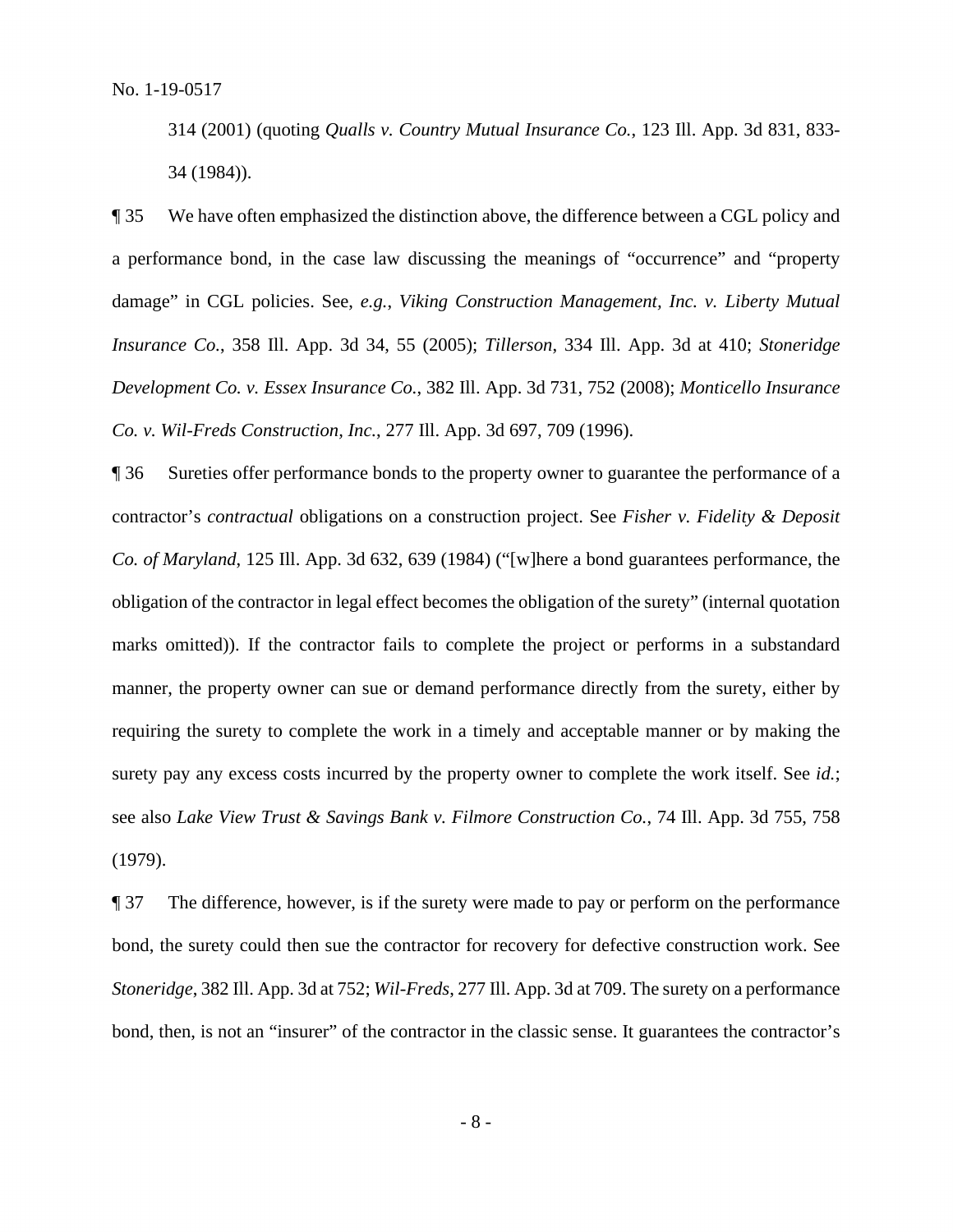*performance* to a third party (the property owner), but it can turn around and seek recovery against that contractor for any moneys it was forced to pay due to the contractor's breach of contract.

 For one thing, the CGL insurer can't sue the insured contractor to recoup money it paid on its ¶ 38 Contrast performance bonds with a more traditional insurance contract like a CGL policy. behalf. *Stoneridge*, 382 Ill. App. 3d at 752; *Wil-Freds*, 277 Ill. App. 3d at 709. If a CGL policy covered simple economic loss stemming from a contractor's breach of contractual obligations, the contractor would be paid initially by the property owner to perform the (shoddy) work and then would get paid by the insurance company to repair or replace that (shoddy) work product, in essence an unfair and inappropriate double recovery—and a reward for poor performance. See *Stoneridge*, 382 Ill. App. 3d at 752; *Wil-Freds*, 277 Ill. App. 3d at 709.

 contractual performance of work; instead, as our supreme court noted, a CGL policy "protect[s] ¶ 39 Another and more fundamental difference is that the CGL insurer is not guaranteeing the the insured from liability for injury or damage to the persons or property of others." (Internal quotation marks omitted.) *Travelers Insurance*, 197 Ill. 2d at 314. That is to say, it covers " '*tort*  liability for damage to other property, not for the insured's contractual liability for economic loss.' " (Emphasis added.) *Stoneridge*, 382 Ill. App. 3d at 753 (quoting *Tillerson*, 334 Ill. App. 3d at 410); see also *Viking Construction*, 358 Ill. App. 3d at 42 ("It has generally been held that a CGL policy will not cover a general contractor's suit for breach of contract \*\*\*." (Internal quotation marks omitted.)).

¶ 40 As we will see below, this distinction between damage to other property, usually redressed in tort, and purely economic loss or disappointed expectations, typically remedied in a contract claim, has served as the guiding principle in determining the definitions of both "occurrence" and "property damage" in CGL polices involving lawsuits against insured contractors.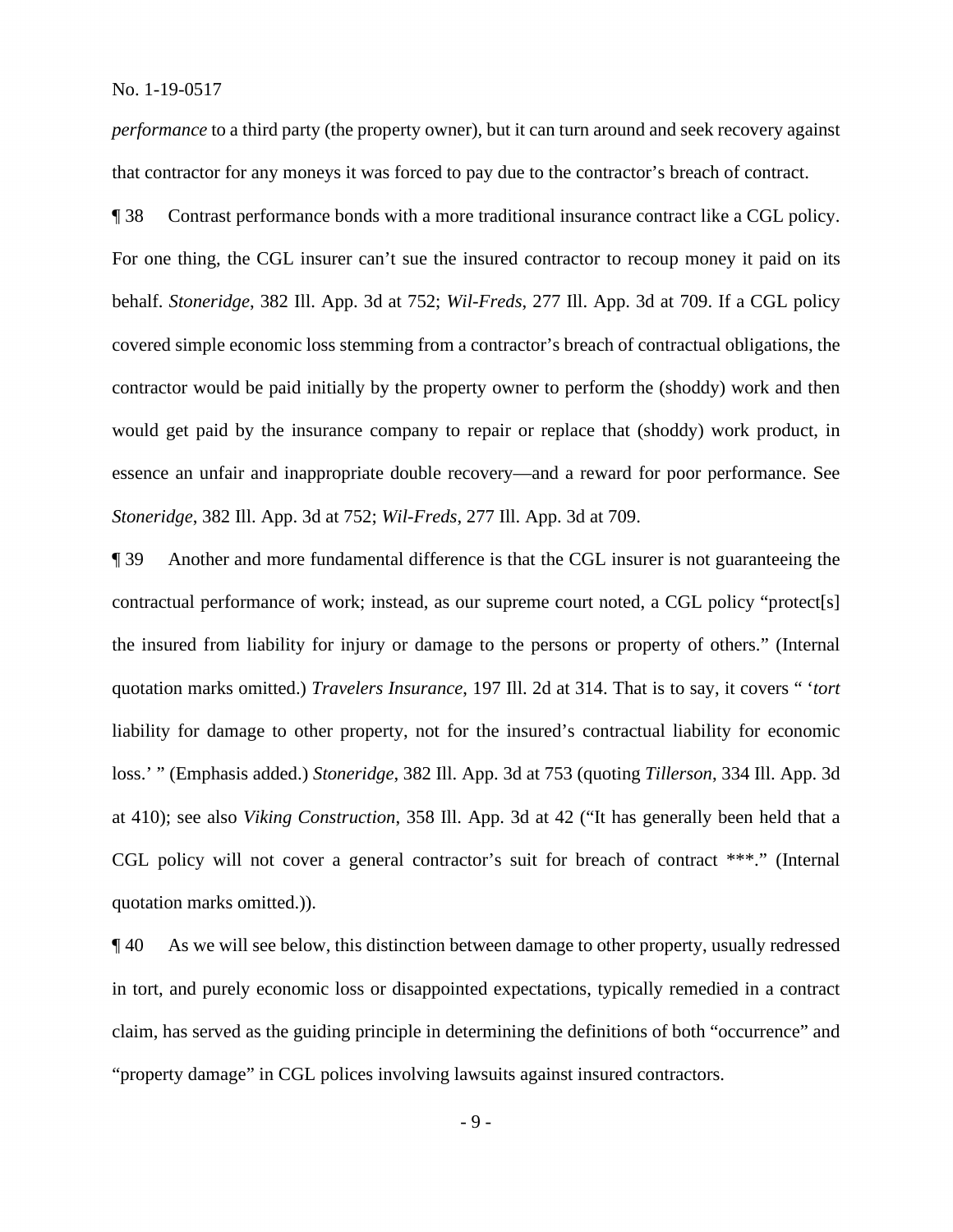$\P$  41 II

 ¶ 42 We begin with Metropolitan's claim that the trial court erred in ruling that the Underlying Complaint did not adequately allege an "occurrence" as defined in Metropolitan's CGL policy with Lloyd's (the Policy). Again, the Policy insured Metropolitan against liability for " 'property damage' [that] is caused by an 'occurrence.' "

¶ 43 An "occurrence" under the Policy is "an accident, including continuous or repeated exposure to substantially the same general harmful conditions." Because we are not talking here about any kind of continuous-exposure harm like radon radiation, asbestos exposure, or lead poisoning, we can eliminate the second portion of the definition here and say that the Policy defines an "occurrence" as an "accident."

 definition of "occurrence" with no definition of "accident"); *J.P. Larsen*, 2011 IL App (1st) 101316, ¶ 25 (same); *Stoneridge*, 382 Ill. App. 3d at 749 (same); *Viking Construction*, 358 Ill. ¶ 44 But the Policy contains no definition of "accident." That seems to be a common feature of CGL policies, defining an "occurrence" as did the Policy here and omitting any corresponding definition of "accident." See, *e.g.*, *Acuity Insurance*, 2019 IL App (1st) 180743, ¶ 10 (identical App. 3d at 37 (same).

 ¶ 45 In the absence of a policy definition, Illinois courts typically interpret "accident" to mean sudden, or unexpected event of an inflictive or unfortunate character.' " *Stoneridge*, 382 Ill. App. " 'an unforeseen occurrence, usually of an untoward or disastrous character or an undesigned, 3d at 749 (quoting *Westfield National Insurance Co. v. Continental Community Bank & Trust Co.*, 346 Ill. App. 3d 113, 117 (2003)); see also *id.* at 749-50 (collecting cases).

¶ 46 Reading that definition alone, one might think that what constitutes an "accident" (and thus an "occurrence") would depend on what happened and how it happened—whether the event was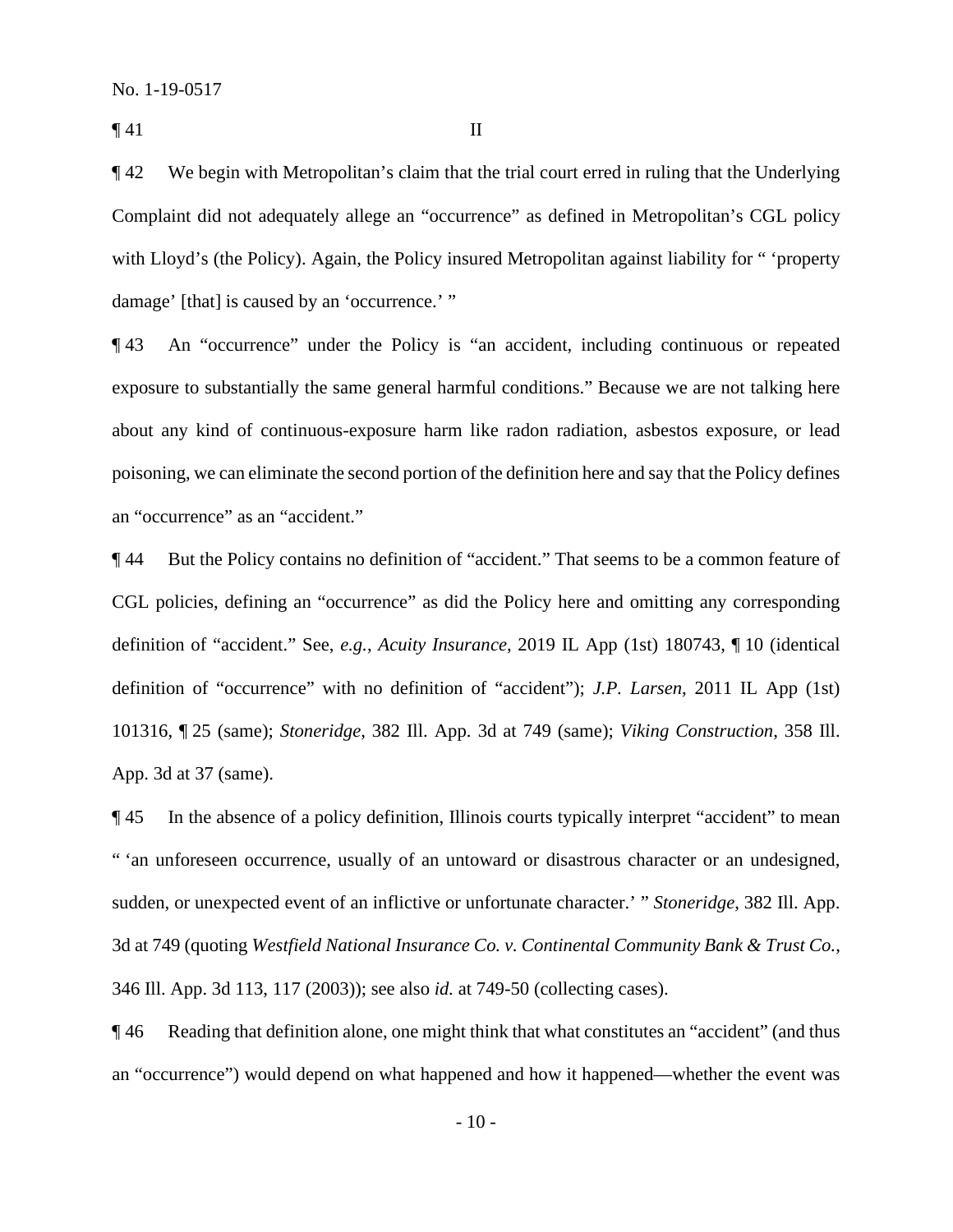sudden, unexpected, etc. But as previewed above, the case law has focused at least as much on the purposes of CGL policies as it has on textual interpretation and application.

 of faulty workmanship but rather faulty workmanship which causes an accident." ' " *Acuity*  ¶ 47 We have held, for example, that because CGL policies are "not intended to pay the costs associated with repairing or replacing the insured's defective work and products" (internal quotation marks omitted) (*Travelers Insurance*, 197 Ill. 2d at 314), a lawsuit alleging only those damages against the insured contractor is not deemed to be alleging damages resulting from an "accident," and thus no "occurrence" has been pleaded to trigger coverage under the CGL policy. As our supreme court has said and we have reiterated, a CGL policy " 'does not cover an accident *Insurance*, 2019 IL App (1st) 180743, ¶ 26 (quoting *Pekin Insurance Co. v. Richard Marker Associates, Inc.*, 289 Ill. App. 3d 819, 823 (1997), quoting *Western Casualty & Surety Co. v. Brochu*, 105 Ill. 2d 486, 498 (1985)).

 necessitates removing and repairing work.' " (Internal quotation marks omitted.) *J.P. Larsen*, 2011 ¶ 48 Simply put, " 'there is no occurrence when a subcontractor's defective workmanship IL App (1st) 101316, ¶ 26 (quoting *Viking Construction*, 358 Ill. App. 3d at 42). Rather, the mere repair or replacement of a contractor's poor work product is considered to be the " 'natural and ordinary consequences of faulty workmanship,' " not an " 'accident.' " *Acuity Insurance*, 2019 IL App (1st) 180743, ¶ 28 (quoting *Tillerson*, 334 Ill. App. 3d at 409); *Wil-Freds*, 277 Ill. App. 3d at 705; *Indiana Insurance Co. v. Hydra Corp.*, 245 Ill. App. 3d 926, 930 (1993) ("The natural and ordinary consequences of an act do not constitute an accident.").

¶ 49 For example, if windows were improperly sealed and thus leaked water, the mere cost of repairing and replacing those windows would not be deemed the result of an "accident," and thus no "occurrence" would be alleged under the CGL policy. See *J.P. Larsen*, 2011 IL App (1st)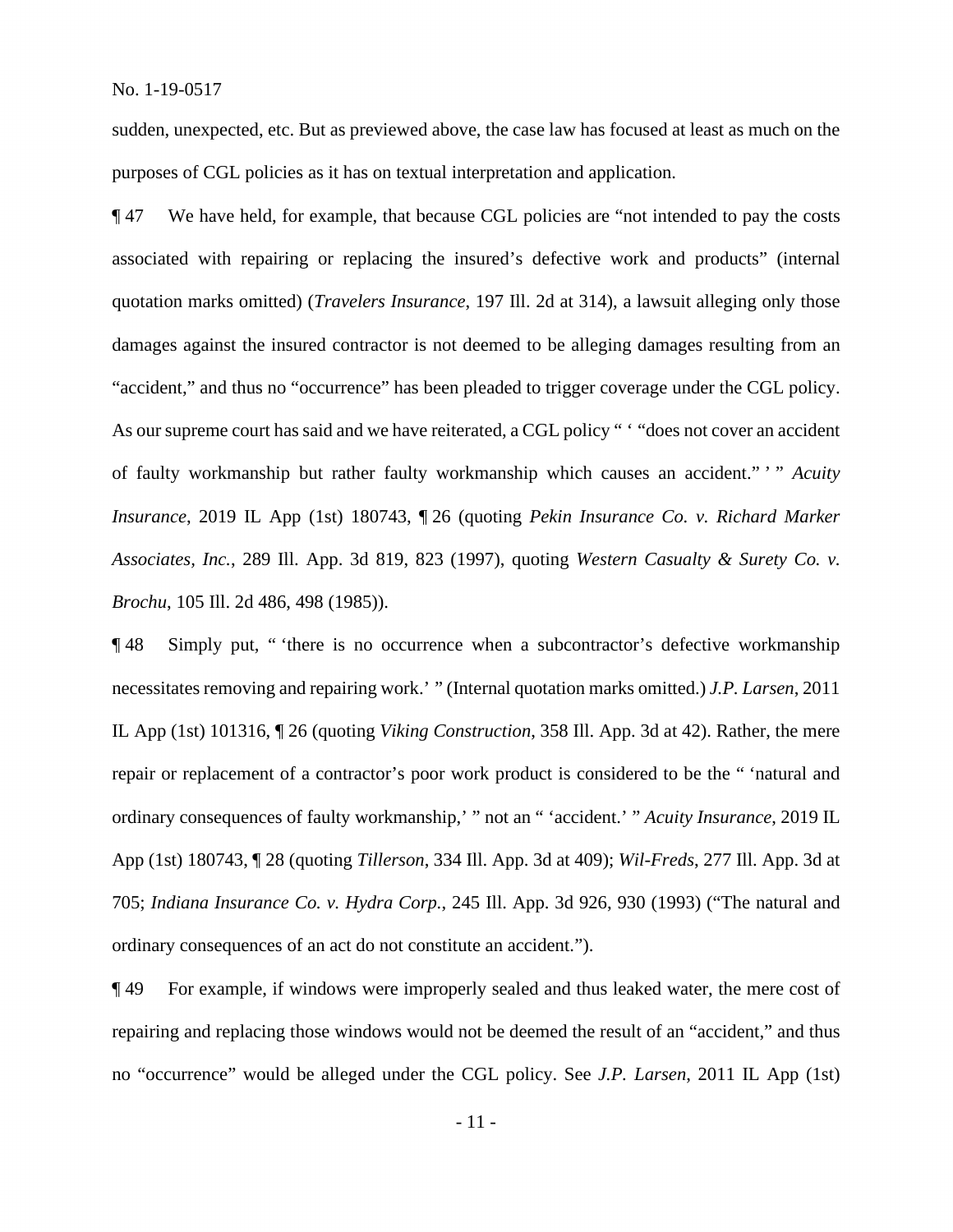101316, ¶¶ 27-28. So, too, if a school's wall collapsed but the only damages alleged were the cost of repair or replacement of that wall, without any claim of damages to other parts of that school; the damage is not deemed to be the result of an "accident" or "occurrence" under the CGL policy. See *Viking Construction*, 358 Ill. App. 3d at 42, 55.

¶ 50 Likewise, a building owner's lawsuit against a contractor for the cost of repairing cracks in the flooring and loose paint on the walls did not constitute damages resulting from an "accident" or "occurrence" under the contractor's CGL policy, as the floor cracks and loose paint were merely "the natural and ordinary consequences of installing defective concrete flooring and applying the wrong type of paint." *Hydra Corp.*, 245 Ill. App. 3d at 930. A lawsuit against an insured contractor, alleging that the house the contractor built had an unstable foundation due to the contractor's failure to compact the soil beneath the foundation, did not allege an "occurrence" under the CGL policy, because the cracks that formed were the mere natural and ordinary result of faulty soil compaction, and the damage was merely to the house itself—the contractor's work product. *Stoneridge*, 382 Ill. App. 3d at 753.

¶ 51 This principle has been extended to situations where other parts of the same construction project, over which the insured contractor had responsibility, are also damaged. In that situation, as well, the damage is not deemed to be the result of an "accident" or "occurrence" but, rather, the natural and ordinary consequence of faulty workmanship. For example, if leaky windows led to water damage in other parts of the same structure that the insured contractor was building and over which that contractor had responsibility—the lobby, the basement, an adjoining building—the damage is not deemed to be the result of an "accident." See *Wil-Freds*, 277 Ill. App. 3d at 705. The reasoning is the same: the areas that were damaged were part of the same construction project and part of that contractor's overall responsibility; the work was allegedly done in a poor manner;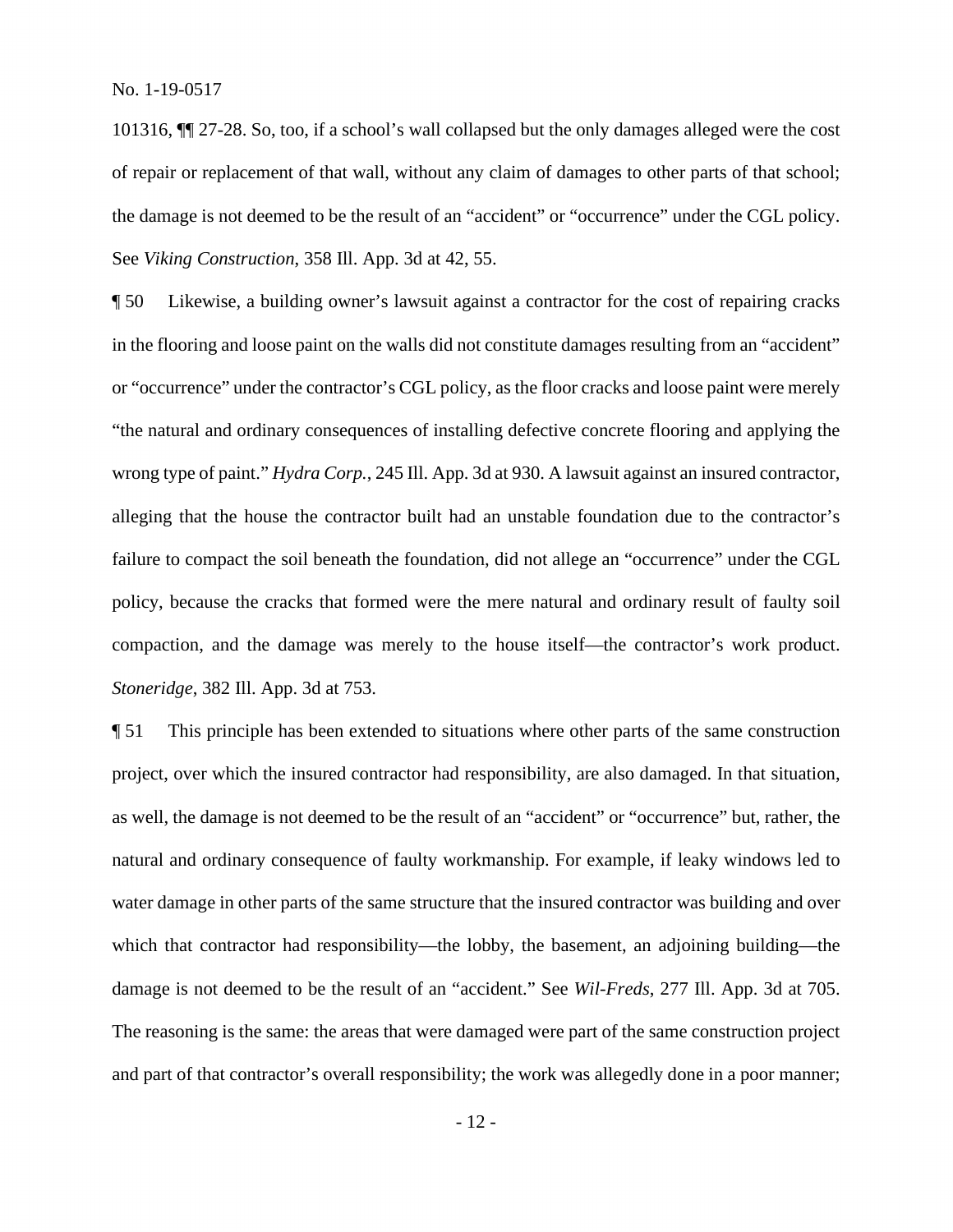the cost of repairing or replacing shoddy work is an ordinary and natural consequence of poor workmanship.

 careful to emphasize that when the underlying lawsuit against the insured contractor alleges damages *beyond* repair and replacement, and *beyond* damage to other parts of the same project construction defects, 'damage to something other than the project itself *does* constitute an ¶ 52 On the other hand, recall our supreme court's reminder that the purpose of a CGL policy is to protect the insured "from liability for injury or damage to the persons or property of others." (Internal quotation marks omitted.) *Travelers Insurance*, 197 Ill. 2d at 314. Thus, we have been over which that contractor was responsible, those additional damages are deemed to be the result of an "accident." See *Acuity Insurance*, 2019 IL App (1st) 180743, ¶ 29 ("[w]e have repeatedly recognized that while a CGL policy will not insure a contractor for the cost of correcting "occurrence" under a CGL policy' " (emphasis in original) (quoting *J.P. Larsen*, 2011 IL App  $(1st)$  101316,  $\P$  27)).

¶ 53 So while the repair or replacement of defective plumbing is not deemed to be damages resulting from an "accident," allegations of water damage to a homeowner's furniture, clothing and antiques *would* trigger coverage under a CGL policy, because that damage extends beyond the contractor's work product to the homeowner's personal property. *Richard Marker*, 289 Ill. App. 3d at 823.

 but damage to the garage below it, which wasn't part of the contractor's work, *would* be covered. 1987) (applying Illinois law and stating, "[h]ad Bazzi contracted to construct an entirely new ¶ 54 As another example cited by the parties, the cost of repairing or replacing a poorly built second-story structure over an existing garage does not trigger coverage under the CGL policy, See *Ohio Casualty Insurance Co. v. Bazzi Construction Co.*, 815 F.2d 1146, 1148-49 (7th Cir.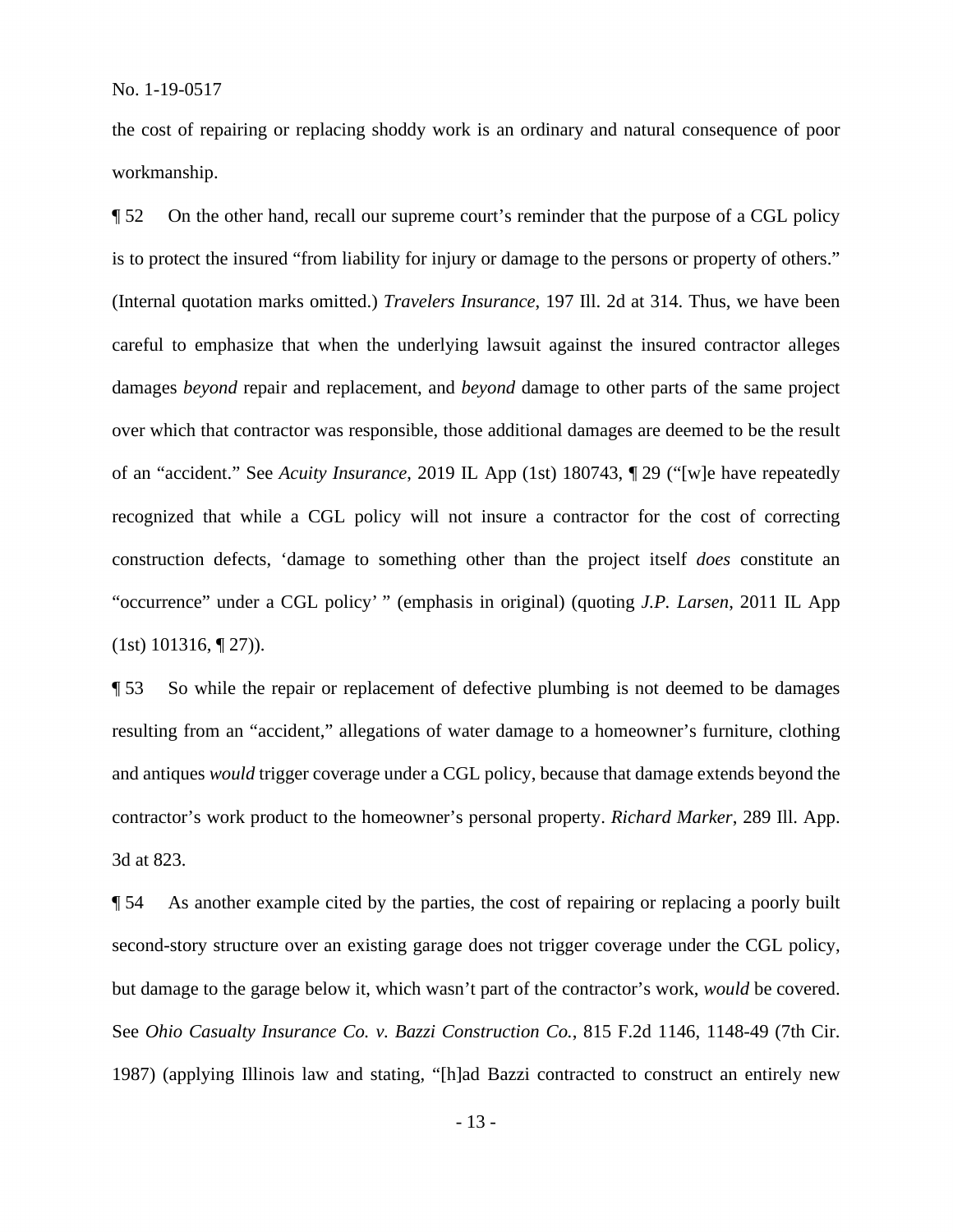building for [the owner], any damage to or defects in that building, which would be defined as the property or work product of Bazzi, would not be covered under the policy," but "[b]ecause [the owner's] complaint alleges damage to property *other than Bazzi's own work or product*, namely the structure of the existing garage, \*\*\* the [underlying complaint] states a claim for property damage that is potentially within the coverage of the [CGL] policy" (emphasis added)).

¶ 55 Likewise, water leakage caused by poorly insulated windows, which damages other parts of the same structure the contractor erected, are not covered—it would be part of the repair and replacement for shoddy workmanship—but had the water leakage damaged homeowners' cars parked inside the parking garage, we had "little doubt" that such damage to personal property would have been deemed to have resulted from an "accident" under the CGL policy. *Wil-Freds*, 277 Ill. App. 3d at 705.

 identical or functionally identical to the one here, the rule is as follows: If the underlying complaint to trigger coverage under the CGL policy.<br>
¶ 57 III ¶ 56 The upshot is that, in cases involving CGL policies with a definition of "occurrence" against the insured contractor merely alleges construction defects that require repair and replacement (or that cause a diminution in value) of the contractor's work product, no "accident," and thus no "occurrence" under the CGL policy, has been alleged. But if the damage extends to other people or things that were not part of the contractor's work product, we have held that this damage is alleged to have resulted from an "accident," and thus an "occurrence" has been alleged

¶ 58 We turn now to the meaning of "property damage" under the Policy. The Policy defines "property damage" in relevant part as "physical injury to tangible property, including all resulting loss of use of that property." Our supreme court has explained that: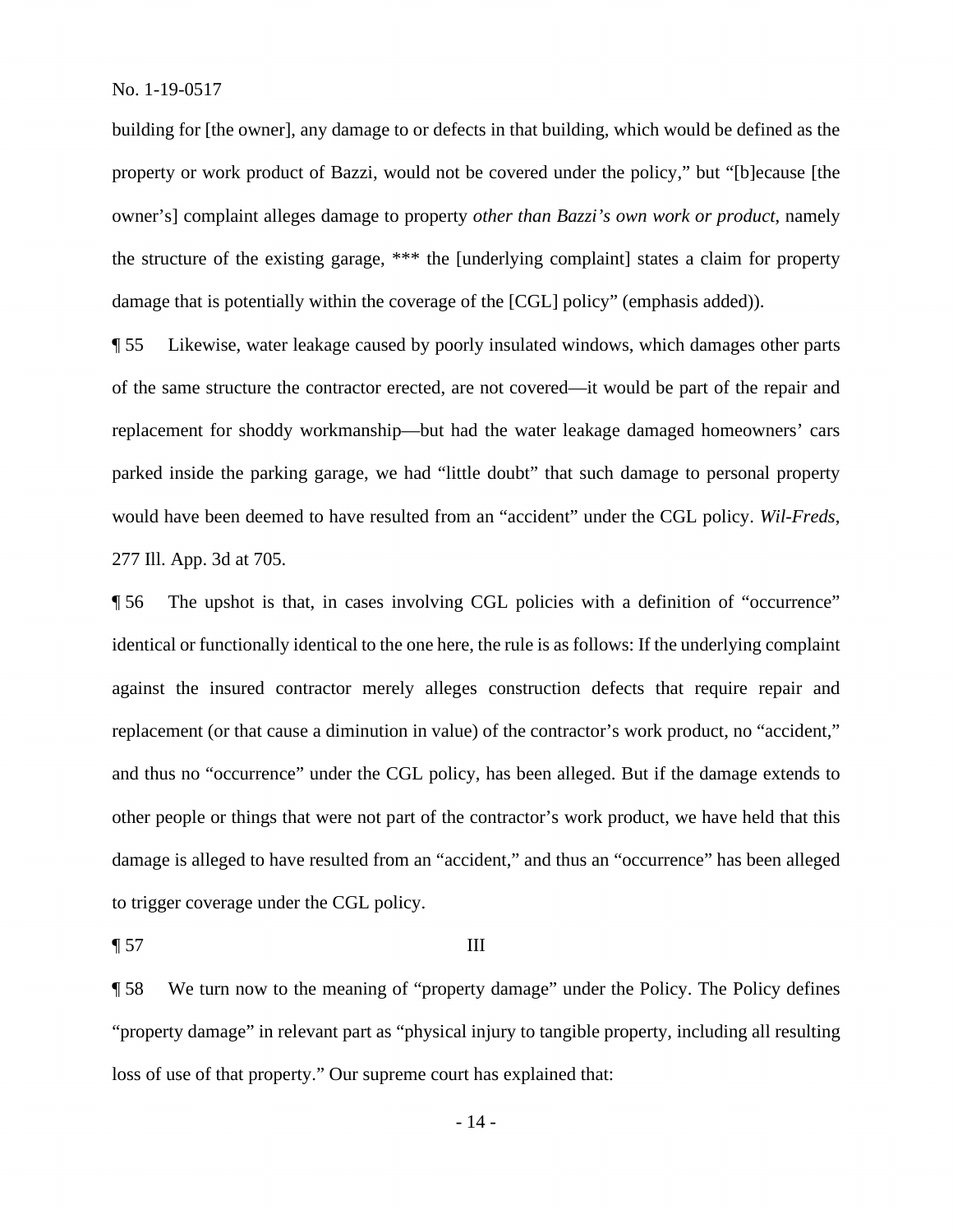"[T]o the average, ordinary person, tangible property suffers a 'physical' injury when the property is altered in appearance, shape, color or in other material dimension. Conversely, to the average mind, tangible property does not experience 'physical' injury if that property suffers intangible damage, such as diminution in value as a result from the failure of a component \*\*\*." *Travelers Insurance*, 197 Ill. 2d at 301-02.

 dimension" (*id.* at 301) is easy enough. But that determination is not enough by itself. As we noted ¶ 59 Determining whether property is "altered in appearance, shape, color or in other material at the outset, beyond the mere textual meaning of the phrase, many of the same considerations that drive the definition of "occurrence" have led courts to reach the same conclusions with regard to the presence or absence of allegations of "property damage," at least in cases where the definition of "property damage" mirrored the one here.

 lawsuit against the construction contractor is merely the contractor's work product, then in essence ¶ 60 That is to say, when the "property" that is alleged to be "damaged" in the underlying the only damage is the disappointed commercial expectations of the property owner, and the damages alleged are purely economic losses for the cost of repair and replacement of the contractor's work product or for the property's diminution in value. In those instances, we have held that no "property damage" was alleged to trigger coverage under the CGL policy.

¶ 61 For example, when we held that the homeowners' lawsuit against a contractor for building the house on an unstable foundation did not allege an "occurrence," because the resulting cracks in the contractor's work product were the natural and ordinary consequence of poor workmanship, we also held that the cracks that developed in the home did not constitute "property damage" under the CGL policy. *Stoneridge*, 382 Ill. App. 3d at 753. Even though the cracks obviously constituted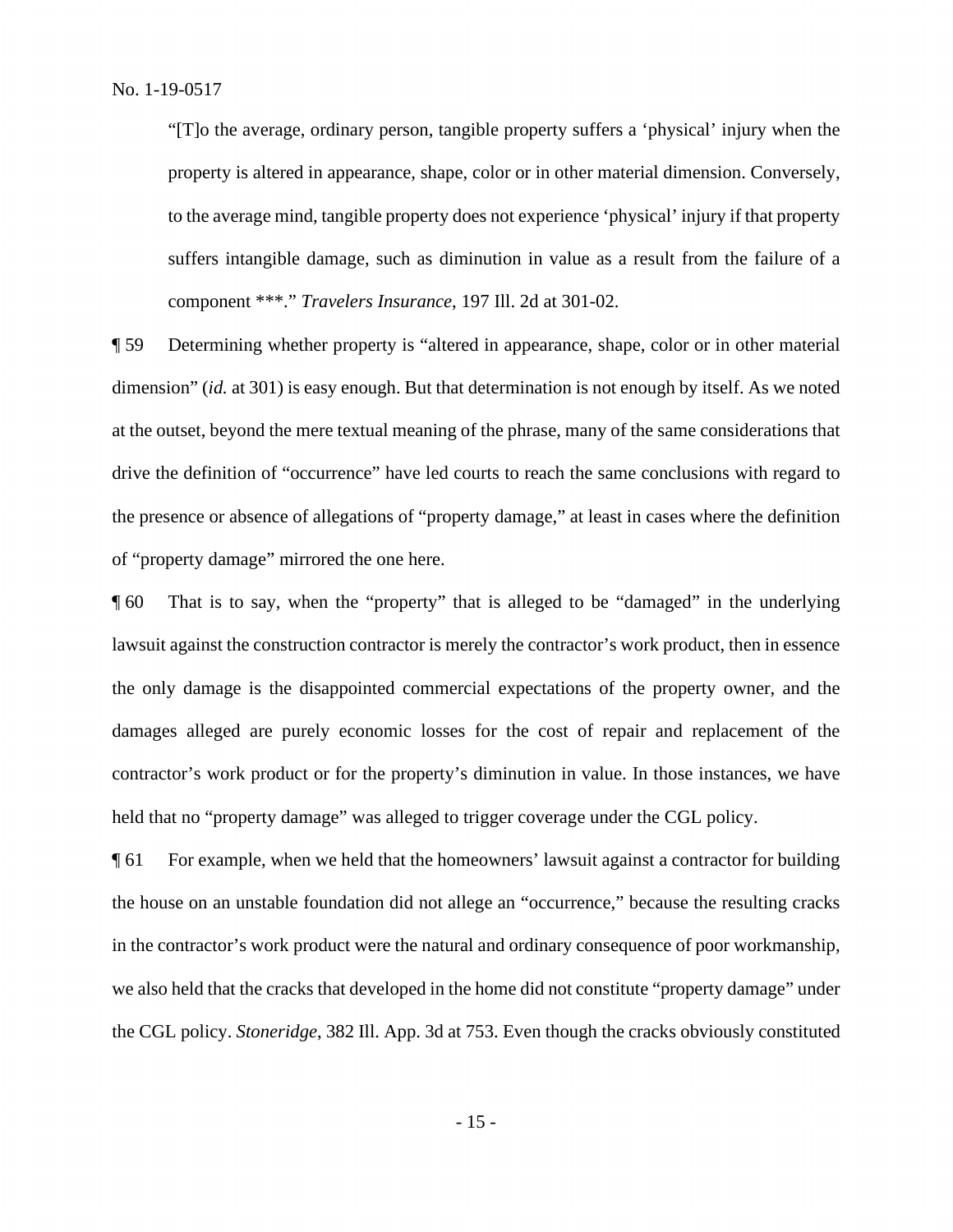an alteration in the house's appearance, we held that the homeowners were alleging purely economic losses for repair, replacement, and diminution in value of the home. *Id.* 

 409, where homeowners sued the insured contractor for building an addition to a house on an repair or the replacement of defective work or the diminishing value of the home," which we deemed "economic loss" only (*id.* at 410). ¶ 62 We reached the same decision, on nearly the same facts, in *Tillerson*, 334 Ill. App. 3d at uneven foundation, resulting in the addition being uninhabitable. We found no "accident" and thus no "occurrence" under the contractor's CGL policy because the damage to the contractor's work product was just the natural result of defective workmanship (*id.*), but we also found that the damage to the house was not "property damage," as the homeowners "merely [sought] either the

 performance bonds. *Id.* Thus, though it was beyond obvious that the masonry wall had been altered because the replacement costs were purely economic contractual damages. *Id.* at 55-56. ¶ 63 Likewise, when we determined that the collapse of a masonry wall at a middle school did not constitute an "accident" or "occurrence" under the contractor's CGL policy because the only damages alleged were the cost of repair and replacement of that wall, we likewise held that the collapsed wall did not constitute "property damage" under the policy. *Viking Construction*, 358 Ill. App. 3d at 55. Much as we did in interpreting the word "occurrence," we reasoned that CGL policies are not intended to cover purely economic loss for the repair or replacement of defective work, and interpreting them in that manner would have the effect of converting CGL policies into in appearance—it went from a standing wall to a rubble of bricks—it was not "property damage"

¶ 64 Along those same lines, when we have found that damages from a contractor's defective work *were* alleged to have resulted from an "occurrence," we have relied on much of the same reasoning for determining that "property damage" was alleged, as well. In *Acuity Insurance*, 2019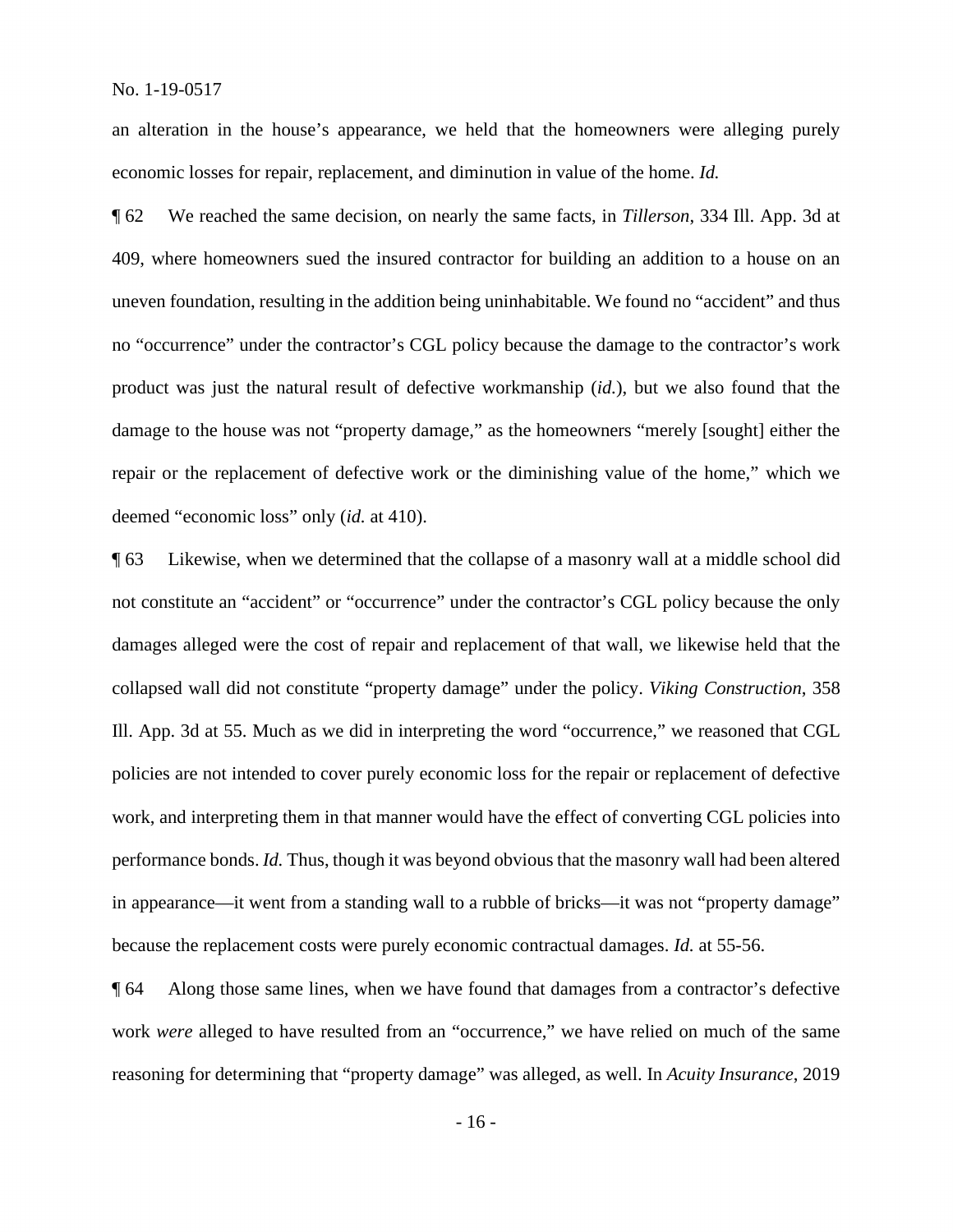work product, and thus was the result of an "accident" or "occurrence" under the CGL policy. *Id.*  IL App (1st) 180743, ¶ 7, the underlying complaint alleged that a subcontractor's faulty installation and caulking of doors and windows in a segregated portion of a condo building resulted in water damage throughout the building. Because the subcontractor had only this particular responsibility on a pre-existing building, we held that damage to other parts of that building, completely unrelated to the scope of the subcontractor's isolated work, constituted damage to something other than the project itself, requiring something more than mere repair and replacement of the subcontractor's ¶¶ 29, 44. And for the same reason, we found that this damage to other parts of the building constituted "property damage" under the policy. *Id.* 

¶ 65 The prevailing rule, then, is that to constitute "property damage" in these CGL policies with definitions like the one here, the property's appearance must be altered in some measurable way, but it must also be property beyond that of the contractor's work product. If the only property injured is the very project on which the contractor was working—the windows it installed or sealed, the wall it built, the house it erected—then the damages sought are merely economic losses stemming from disappointed commercial expectations. They are *contractual* damages for the cost of repair or replacement or to make the property owner whole for the diminution in the property's value. And such damages are not recoverable in a CGL policy. But again, allegations of damage to property other than the project itself, requiring more than mere repair or replacement, constitute "proper damage" under the CGL policy.

 $\blacksquare$  66 IV

¶ 67 As mentioned at the outset and as shown above, there is considerable overlap between the analyses of the definition of "occurrence" and that of "property damage," at least with regard to the standard definitions of those terms found in the CGL policies in those cases, which are the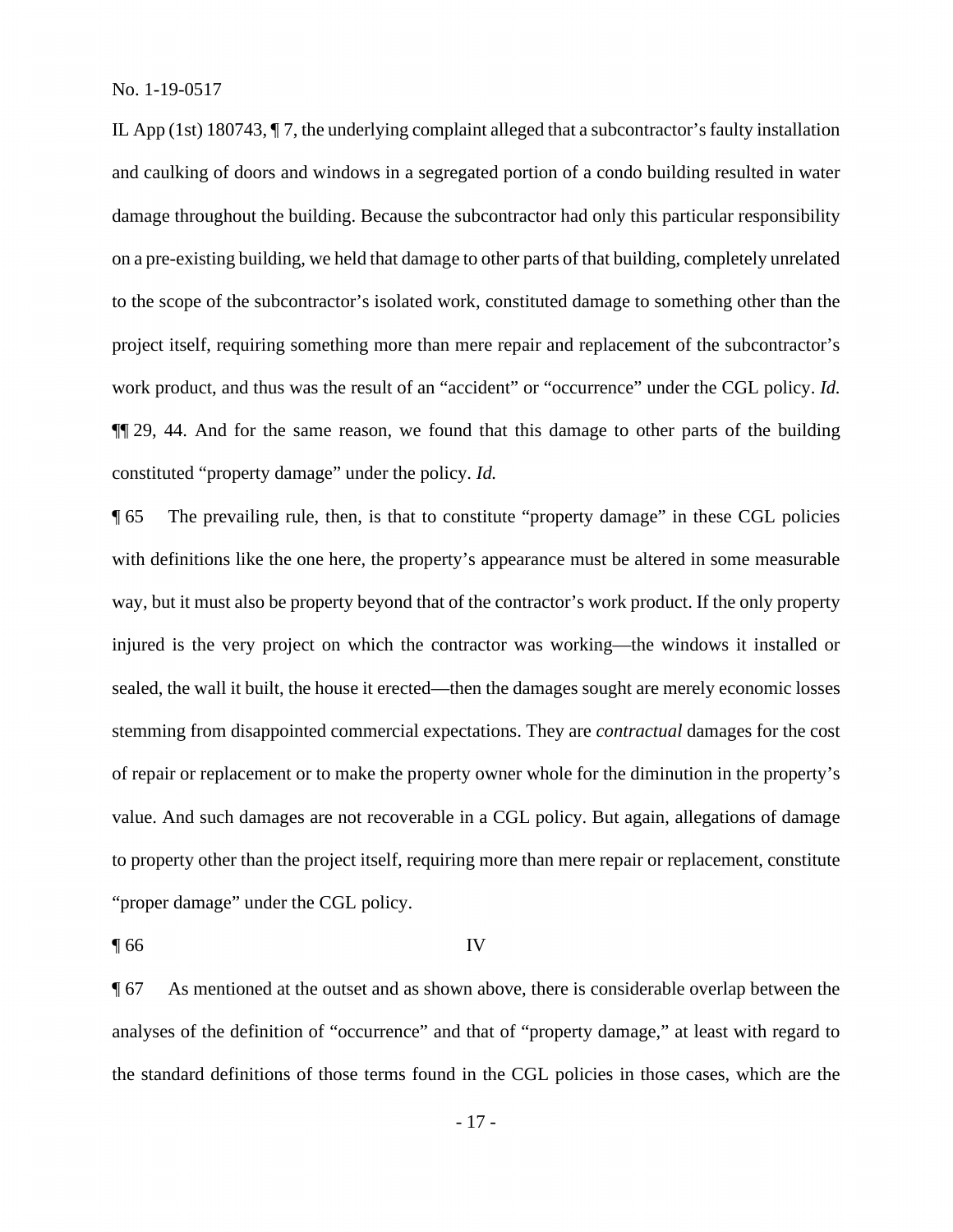same or substantively identical to the ones in our case. While it may seem curious that essentially the same analysis underlies the definitions of two very different phrases—"occurrence" and "property damage"—the case law has been, if nothing else, consistent in this analysis. Whatever we may think of the merging of these analyses, we are not inclined to swim against a tidal wave of decisions on this subject, only some of which we have cited in this opinion. The case law is too settled and consistent to depart from it.

 ¶ 68 But we would be remiss not to add one caveat, which should be obvious: Not all insurance contracts are the same, and presumably not all CGL policies are, either. However helpful general discussions about the purposes of CGL policies may be, the language of the insurance policy should always be the primary focus when construing an insurance policy. The words the parties choose are the words that bind them, and the words a court should interpret and enforce. A future CGL policy might have very different language that might compel different interpretations and maybe different outcomes.

ones in the cases we have cited, including this opinion.<br>
¶ 70 V ¶ 69 Here, however, the cases we have cited above all considered definitions of "occurrence" and "property damage" in CGL policies that are identical to, or so nearly so as to be indistinguishable from, the definitions in the Policy here. So we will follow the abundant case law that has developed regarding these definitions, with the caveat that no court should blindly adhere to this precedent without first comparing the relevant language in an insurance policy with the

¶ 71 We now analyze the allegations in the Underlying Complaint to determine whether they allege "property damage" that was caused by an "occurrence."

- 18 -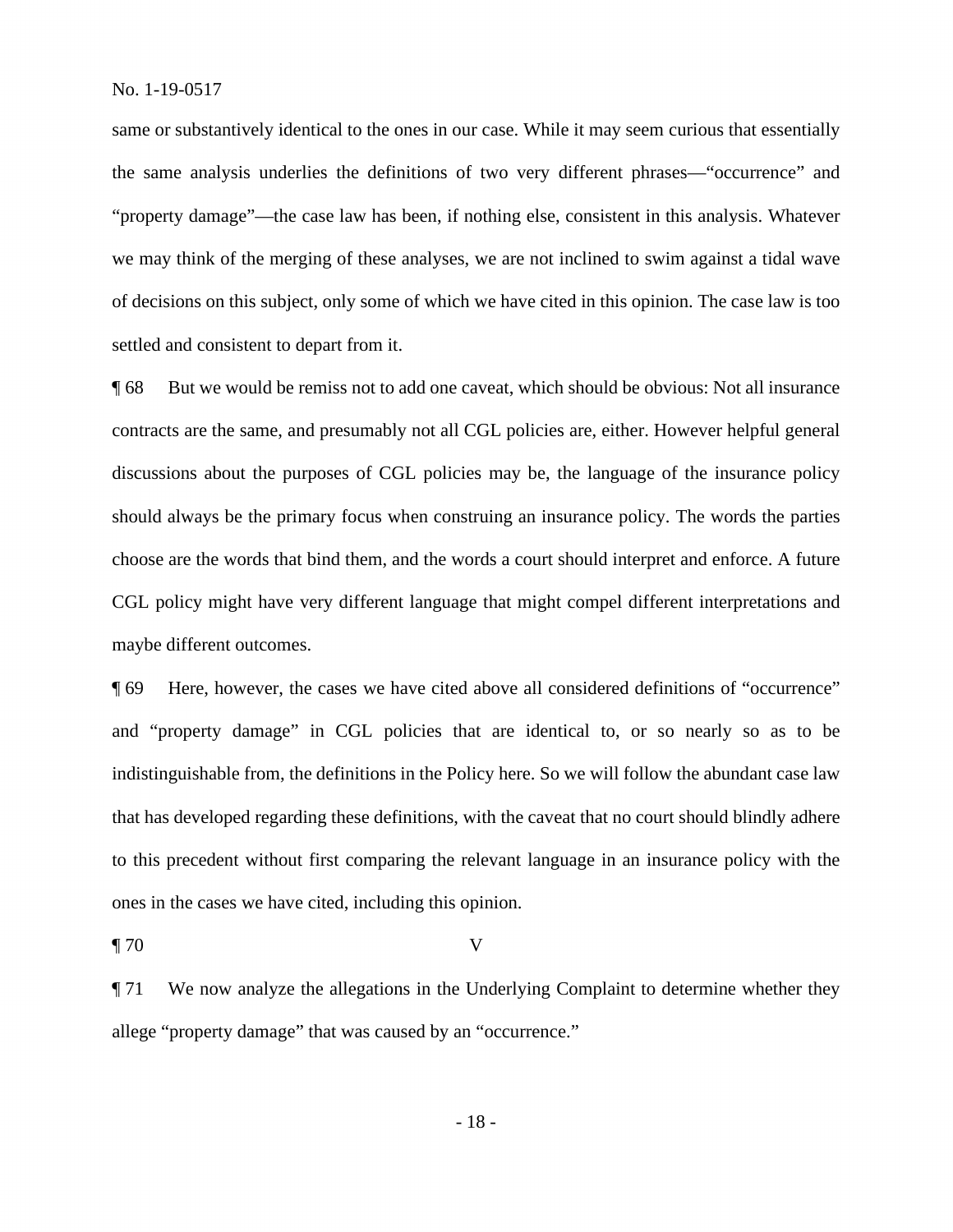Metropolitan "as general contractor for renovation, demolition, construction, and/or other related ¶ 72 A brief reminder of the Underlying Complaint's allegations, which AIG brought as subrogee of the property owner: The owner of the 1907, 1909, and 1911 Properties hired activities," the point being the conversion of (some or all of) the existing structures on the Property into single-family dwellings. In the course of conducting construction activities, Metropolitan built a new wooden framing building and removed portions of the stairway inside the 1907 Property. Metropolitan's defective construction work resulted in altering the structural integrity and lower level supports of both the 1907 and 1909 Properties, causing their collapse. As a result, all three of the buildings on the Properties were demolished by the City, which deemed them unsafe.

¶ 73 AIG has paid the property owner "a sum of over [\\$1,802,479.88](https://1,802,479.88) for damage to the real property, repairs, demolition, construction, and other associated expenses arising from the [collapse of the buildings]."

 property owner's] real and personal property." ¶ 74 The Underlying Complaint, among other things, raises several theories of recovery sounding in tort. In each of those counts, the Underlying Complaint alleges two different kinds of damages suffered by the property owner: "losses including, but not limited to, damage to both [the

¶ 75 We readily agree with Lloyd's that the damage to the real property is not covered by the CGL policy. Metropolitan was the general contractor on the job, with overall responsibility for the renovation and conversion of the Properties' existing structures into single-family housing. Instead of rehabbing and converting them, Metropolitan's allegedly faulty workmanship led to their collapse and ultimate demolition. Thus, the collapse of the structures was not an "accident" or "occurrence" but was, instead, the natural and ordinary result of faulty workmanship on the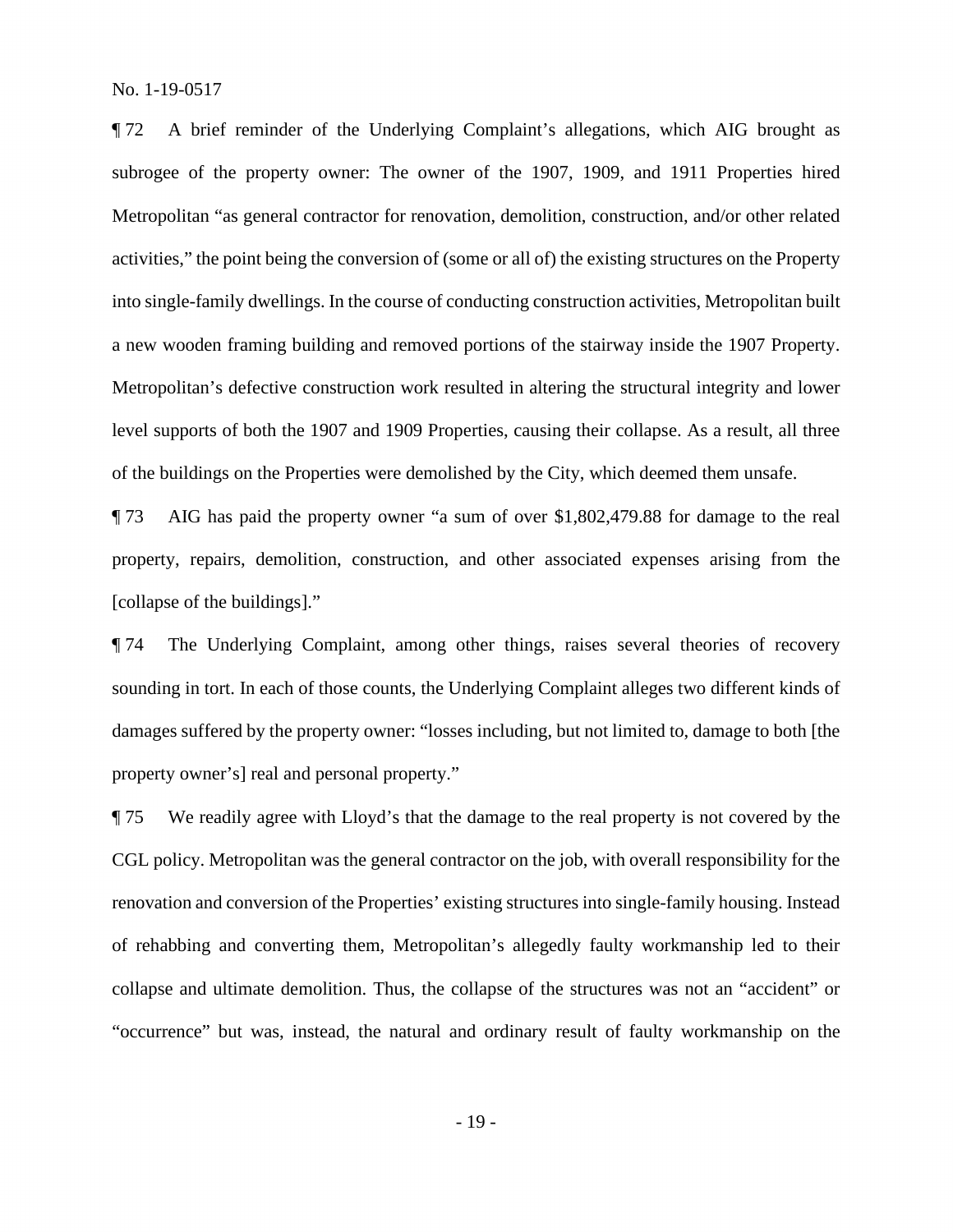contractor's work product. See, *e.g.*, *Viking Construction*, 358 Ill. App. 3d at 42; *Stoneridge*, 382 Ill. App. 3d at 753; *Hydra Corp.*, 245 Ill. App. 3d at 930; *Wil-Freds*, 277 Ill. App. 3d at 705.

¶ 76 For many of the same reasons, the damage to the real property did not constitute "property damage" under the Policy, either. The damages suffered by the property owner (as to the real property) was nothing but economic loss—the cost of repair and replacing the demolished buildings to fulfill the owner's contractual expectations of Metropolitan to build single-family dwellings. See, *e.g.*, *Stoneridge*, 382 Ill. App. 3d at 753; *Tillerson*, 334 Ill. App. 3d at 410; *Viking Construction*, 358 Ill. App. 3d at 55-56.

¶ 77 Metropolitan argues that the Underlying Complaint alleged damage to parts of the Property on which Metropolitan was not working. So it did, but that does not change our conclusion. The Properties were under the responsibility of Metropolitan, as general contractor, to convert the structures into single-family homes. Even if the damage extended to parts of the project on which Metropolitan was not currently working, it was still part of Metropolitan's scope and responsibility, and thus was part of the project itself. See *Wil-Freds*, 277 Ill. App. 3d at 705.

¶ 78 We reach a different conclusion, however, with regard to the second claim of damages alleged in the Underlying Complaint—the claim of damage to the property owner's "personal property." As we have explained, when a construction defect results in " 'damage to something other than the project itself,' " the damages are deemed to have been the result of an "accident" and thus an "occurrence" under the CGL policy. *Acuity Insurance*, 2019 IL App (1st) 180743, ¶ 29 (quoting *J.P. Larsen*, 2011 IL App (1st) 101316, ¶ 27); see also *Richard Marker*, 289 Ill. App. 3d at 823; *Bazzi Construction*, 815 F.2d at 1148-49; *Wil-Freds*, 277 Ill. App. 3d at 705.

¶ 79 The damage alleged to the property owner's personal property is, quite obviously, damage to something other than the project itself. To be sure, the Underlying Complaint gives no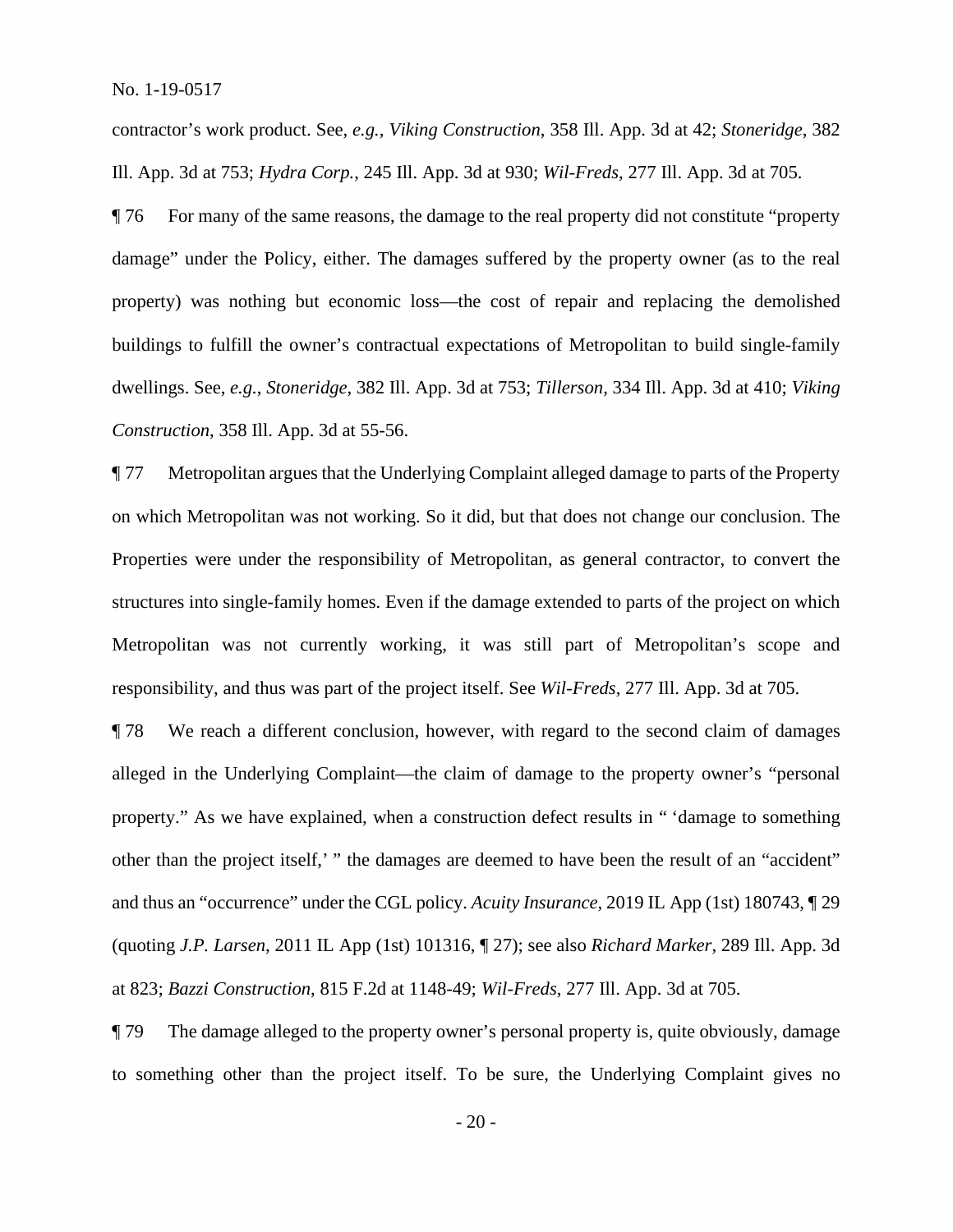computers, appliances, keepsakes, etc. We don't know anything about these buildings on the description whatsoever of what "personal property" of the owner was damaged—furniture, Property before Metropolitan began renovation—whether they were office buildings, personal residences of some sort, or what have you. We have no clue whatsoever about this alleged damage to the owner's personal property.

¶ 80 It is the unspecified nature of that personal property, in fact, that leads Lloyd's to argue that no damage to personal property has been alleged whatsoever. Lloyd's says that this "freestanding reference" to personal property, without any reference to the type or nature of the personal property, is insufficient.

¶ 81 We disagree for two reasons. The first is that, while we may not know much about this personal property, we do know to whom it belonged—the property owner. That, in itself, distinguishes this case from *Westfield Insurance Co. v. West Van Buren, LLC*, 2016 IL App (1st) 140862, ¶ 20, cited by Lloyd's, where the "personal property" alleged to be damaged was not the building owner's, leaving the majority to question how the building owner even had the right to sue for such damages. Here, in contrast, the property owner unquestionably has the right to sue for injury to its own personal property.

 ¶ 82 More to the point, we have specifically rejected the notion that the alleged damage to "personal property" must be specifically identified in the underlying complaint to trigger coverage for an "occurrence." See *J.P. Larsen*, 2011 IL App (1st) 101316, ¶ 20 ("Although the damages to the common elements, individual units and personal property were not expressly described, we must construe the pleadings liberally to allow for coverage, or, at least, the potential for coverage."). Recall that, in considering whether an insurer has a duty to defend, we read the underlying complaint and the insurance policy in favor of coverage "unless it is clear from the face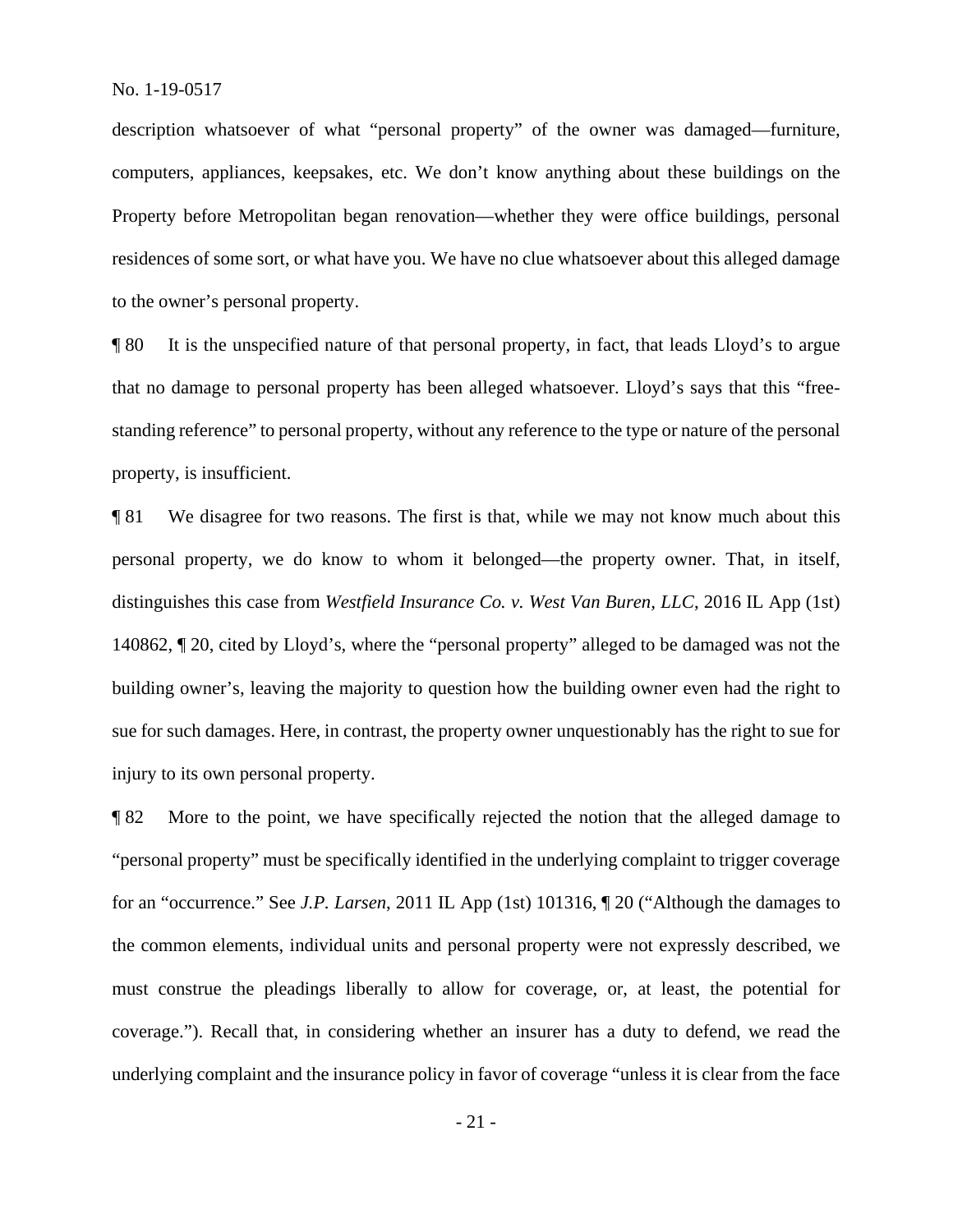certainly *not* "clear" from the Underlying Complaint that the allegation of damage to the owner's of the underlying complaints that the allegations fail to state facts which bring the case within, or potentially within, the policy's coverage." (Emphasis omitted.) *Wilkin*, 144 Ill. 2d at 73. It is personal property falls outside the definition of "occurrence."

 owner's personal property because it doesn't allege that AIG *paid* the owner for any damage to ¶ 83 Lloyd's also argues that the Underlying Complaint could not be alleging damage to the personal property, and as the subrogee stepping into the shoes of the owner, AIG can only recover from the contractor the money that it paid out in claims to the owner. Simply put, if AIG didn't pay the owner any money in claims for damage to personal property, then it can't seek damages in the Underlying Complaint for damage to the owner's personal property.

¶ 84 Again, we agree that the Underlying Complaint is somewhat vague on this point, but it is sufficient under the lenient standard we must apply. It is not "clear from the face of the underlying complaint" (*id.*) that AIG did *not* cover claims of damage to the owner's personal property. For one thing, we have no idea what AIG's policy with the owner did or did not cover; the policy was not attached to the Underlying Complaint. One would think that a policy insuring an owner's home or building would include some provision for the contents, too—the personal property within the structure. But the fact remains that we don't know, and if we were to assume (somewhat against reason) that AIG's policy did *not* cover personal property, we would not be interpreting the Underlying Complaint liberally in favor of coverage; we would be doing the precise opposite.

¶ 85 And the relevant allegations in the Underlying Complaint, at a minimum, do not foreclose the possibility that AIG paid the owner for damage to personal property. In the provision cited by Lloyd's, AIG alleged that it has paid the owner "a sum of over \$[1,802,479.88](https://1,802,479.88) for damage to the real property, repairs, demolition, construction, *and other associated expenses*" arising from the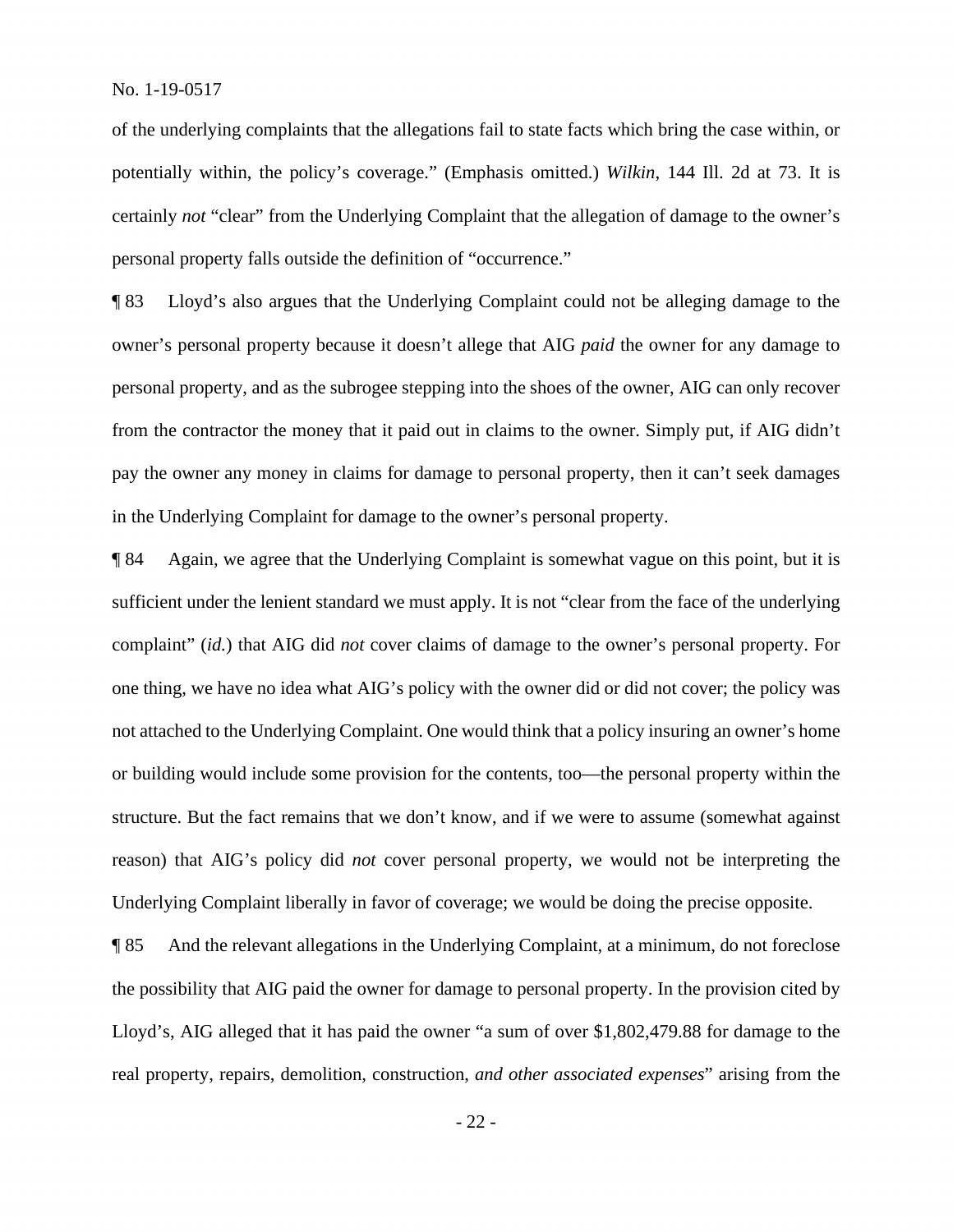collapse of the buildings. It does not explain what "other associated expenses" means. We see no "other associated expenses." A liberal reading surely would not *exclude* that possibility. reason why that could not include payment for damage to the owner's personal property. Maybe the amount of personal property damage, compared to the massive cost of rebuilding three structures from scratch, was minor enough to warrant only a mention in wrap-up language like

 personal, as well as real, property. One might ask why AIG would seek damages for the owner's personal property loss if AIG was not prepared to prove (as it would be required to do) that it first ¶ 86 And each count of the Underlying Complaint specifically alleges damage to the owner's paid out money on personal-property claims. Unless we were to assume that AIG was filing a frivolous pleading, then, we would assume that AIG is seeking damages for the owner's personal property because it *paid out* on those claims to the owner. And at this stage, under this lenient standard, we are not permitted to inquire into whether the underlying allegations are frivolous. See *id.* (duty to defend arises "even if the allegations are groundless, false, or fraudulent.").

¶ 87 Thus, however vague they may be, the Underlying Complaint's allegations at least potentially satisfy the Policy's definition of "occurrence."

¶ 88 And because the damage to the owner's personal property is beyond a mere contractualdamages claim for repair or replacement of the contractor's work product, it likewise constitutes "property damage" under the Policy. See, *e.g.*, *Bazzi Construction*, 815 F.2d at 1148-49; *Acuity Insurance*, 2019 IL App (1st) 180743, ¶ 29.

¶ 89 In sum, these admittedly vague references to damage to the property owner's "personal property" are enough to allege "property damage" caused by an "occurrence" under the Policy. The allegations are enough to trigger the insurer's duty to defend.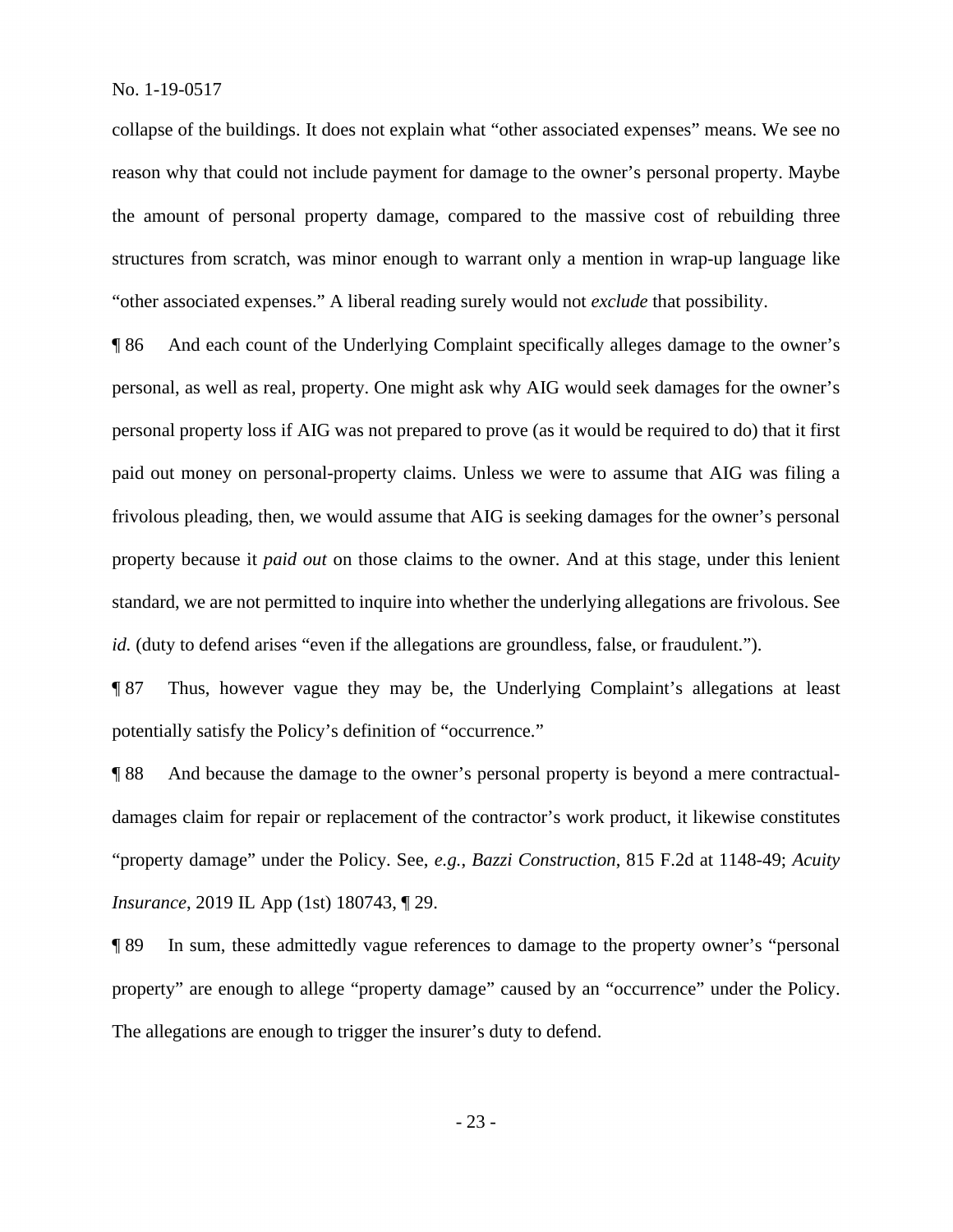¶ 90 If the insured is entitled to a defense of any portion of an underlying complaint, the insured is entitled to a defense of that entire lawsuit. *Pekin Insurance Co. v. Wilson*, 237 Ill. 2d 446, 453 n.2 (2010) ("if [the insurer] has a duty to defend as to at least one count of the lawsuit, it has a duty to defend in all counts of that lawsuit"); *Wilkin*, 144 Ill. 2d at 73 ("if the underlying complaints allege several theories of recovery against the insured, the duty to defend arises even if only one such theory is within the potential coverage of the policy"). So even though the vast majority of the damages alleged in the Underlying Complaint appear to relate to non-covered damages to the real property and the project itself, the allegations of damage to the owner's "personal property" triggers the insurer's duty to defend the entire action. And for that same reason, we need not consider the contract claims in the Underlying Complaint, for the tort claims alone are sufficient to trigger the duty to defend.

in favor of Lloyd's. ¶ 91 We express no opinion on any duty on the part of Lloyd's to indemnify Metropolitan. That question is not before us. We hold only that the Underlying Complaint alleges sufficient facts to require Lloyd's to defend Metropolitan. The trial court thus erred in granting summary judgment in favor of Lloyd's.<br>¶ 92 CONCLUSION

¶ 93 The judgment of the trial court is reversed. The cause is remanded for further proceedings consistent with this opinion. The cross-appeal is dismissed.

¶ 94 Reversed and remanded; cross-appeal dismissed.